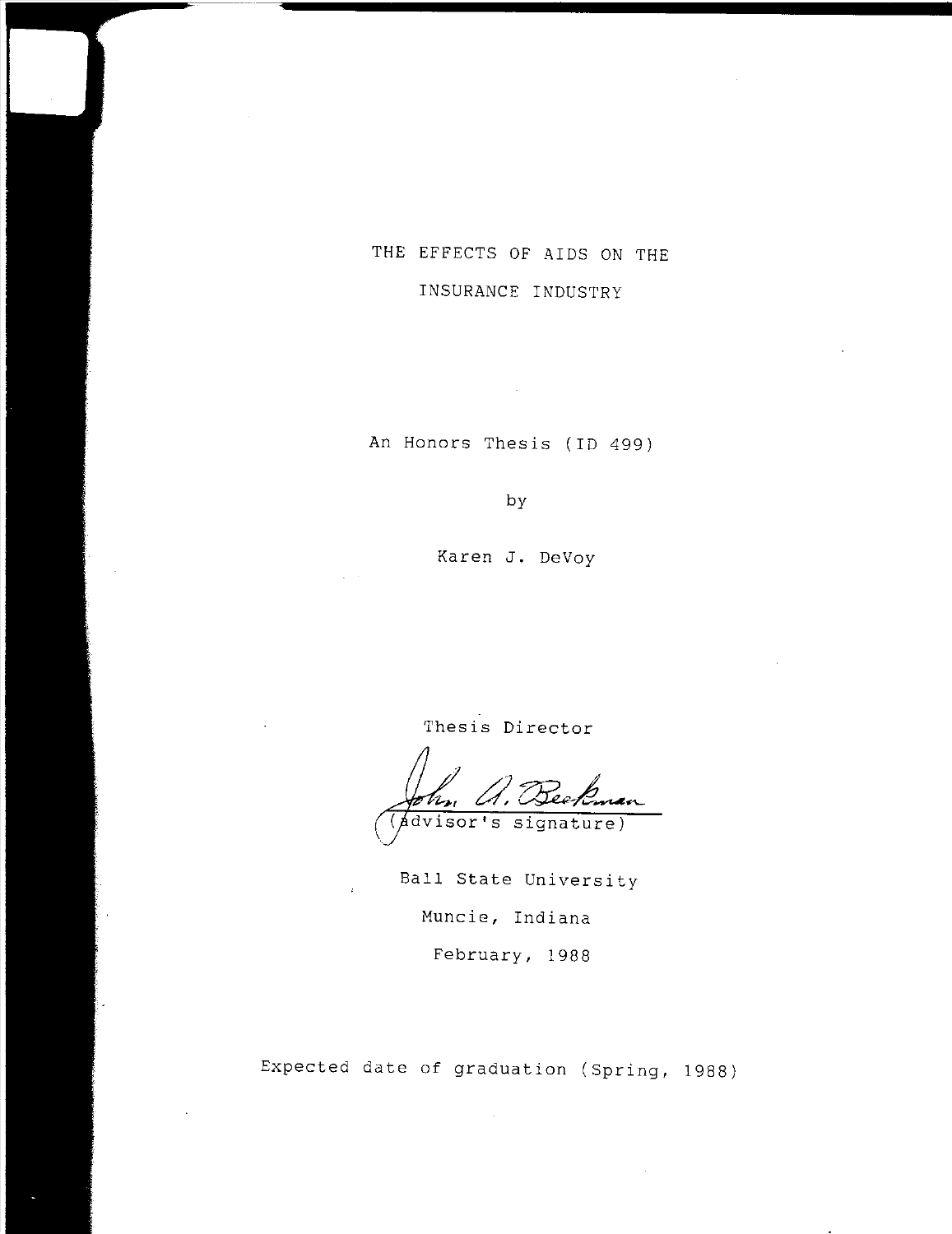# Table of Contents

|                                                                                                                                                                                                                 | page                                             |
|-----------------------------------------------------------------------------------------------------------------------------------------------------------------------------------------------------------------|--------------------------------------------------|
| Introduction                                                                                                                                                                                                    | i                                                |
|                                                                                                                                                                                                                 |                                                  |
| Section 1 AIDS as a Disease<br>History of AIDS<br>Α.<br>B <sub>z</sub><br>Characteristics of AIDS<br>$\mathsf{C}$ .<br>Distribution of Virus<br>$D_{\bullet}$<br>AIDS Studies<br>$E$ .<br>Mortality Projections | 1<br>$\overline{c}$<br>$\overline{4}$<br>8<br>11 |
| Section 2<br>Insurance Concerns<br>Underwriting Procedures<br>Α.<br>B.<br>Legal Aspects<br>$C_{\infty}$<br>Prevalence of HIV+ Insureds<br>D. Financial Concerns                                                 | 14<br>17<br>20<br>22                             |
| Section 3<br>Conclusion                                                                                                                                                                                         | 27                                               |
| Section 4 References                                                                                                                                                                                            | 29                                               |
| Section 5 Charts and Tables<br>Chart 1<br>Chart 2<br>Table<br>Table 2<br>Table 3                                                                                                                                | 31<br>32<br>33<br>34<br>35                       |

 $\sim$   $\sim$ 

 $\mathcal{L}^{\mathcal{L}}$ 

 $\sim$ 

 $-32$ <br> $-48$ 

- -

 $\bar{\omega}$ 

 $\mathcal{O}(\mathfrak{p})$ 

 $\frac{1}{100}$ 

 $\frac{1}{2} \sum_{i=1}^{n} \frac{1}{i} \sum_{j=1}^{n} \frac{1}{j}$ 

 $\frac{1}{\sqrt{2}}$ 

 $\sim$ 

**f** 

 $\frac{1}{2}$ 

İ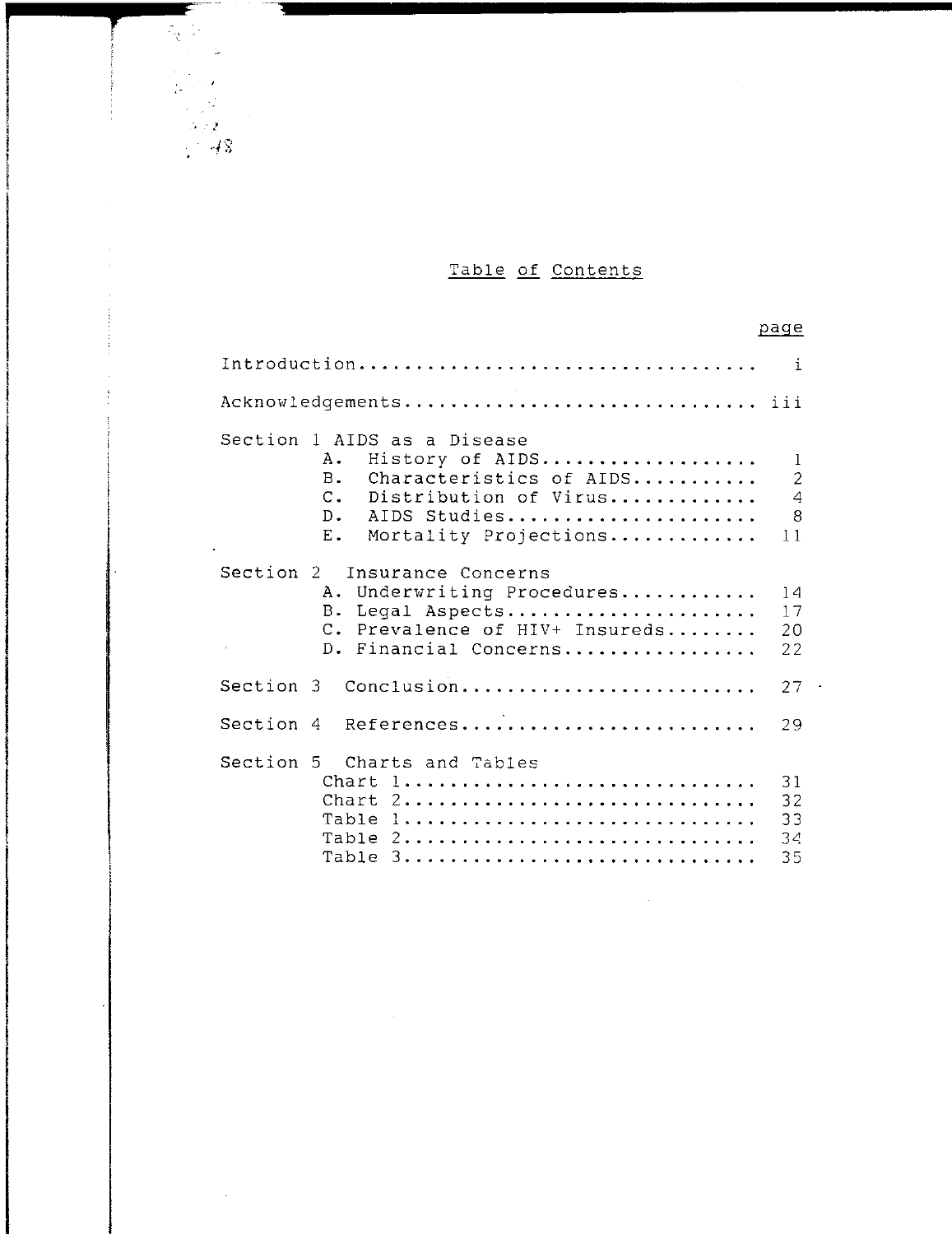# Introduction

AIDS. This word has been in the eyes of the public for many years. The disease has had effects politically, socially, morally, and financially on the public. **It has**  caused individuals to carefully examine their attitudes and behaviors, because these behaviors now can be lifethreatening.

Although AIDS can be examined in many areas, this paper has focused on the effects AIDS is having and going to have on the insurance companies. Of course, there have been many publications on the financial effects of AIDS on the insurance industry. It is from such publications that I have gathered the information contained in this paper. I have gathered much of my information from Cowell and Hoskin's report on HIV mortality [8]. Their paper was very interesting and one of the first articles that started my interest in this subject. Other books and articles noted throughout this paper and on the reference page have also added to my research.

It must also be noted that this topic is very current. Laws are currently being enacted, reversed, and debated. Research and studies are being published on several facets of this disease. It is such a current topic that one can hardly read the newspaper, listen to the radio and/or watch TV without hearing AIDS mentioned at least once a day. Unfortunately, this disease has taken from our society many lives, but fortunately groups are acting to prevent its spread and working to estimate its effects.

- i -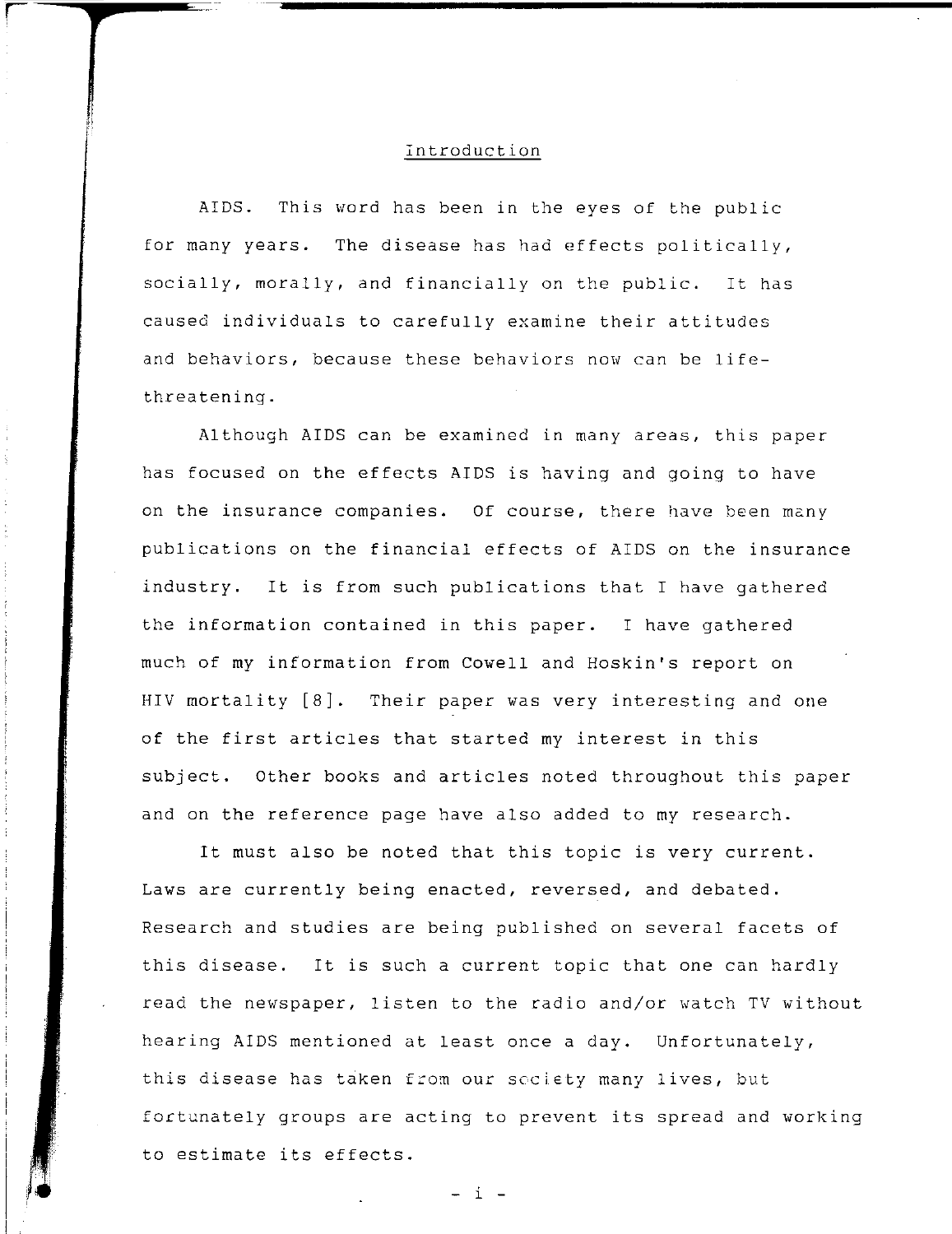In the upcoming Volume 40 of the Transactions of the Society of Actuaries, there will be an article titled "AIDS: Survival Analysis of Persons Testing HIV+" by Harry H. Panjer, Ph. D., F. S. A., F. C. I. A. This is another analysis of the Frankfurt study data. However, the methods used to analyze the data are a little more formal than the methods used by Cowell and Hoskins [8]. I am anxious to further study this information on HIV mortality.

As more information becomes available, I plan to study it. topic is intriguing and challenging. I believe that it is hard to underestimate its effects, and as I have found in my research, it will eventually touch everyone's life in some manner. ThiE

- ii -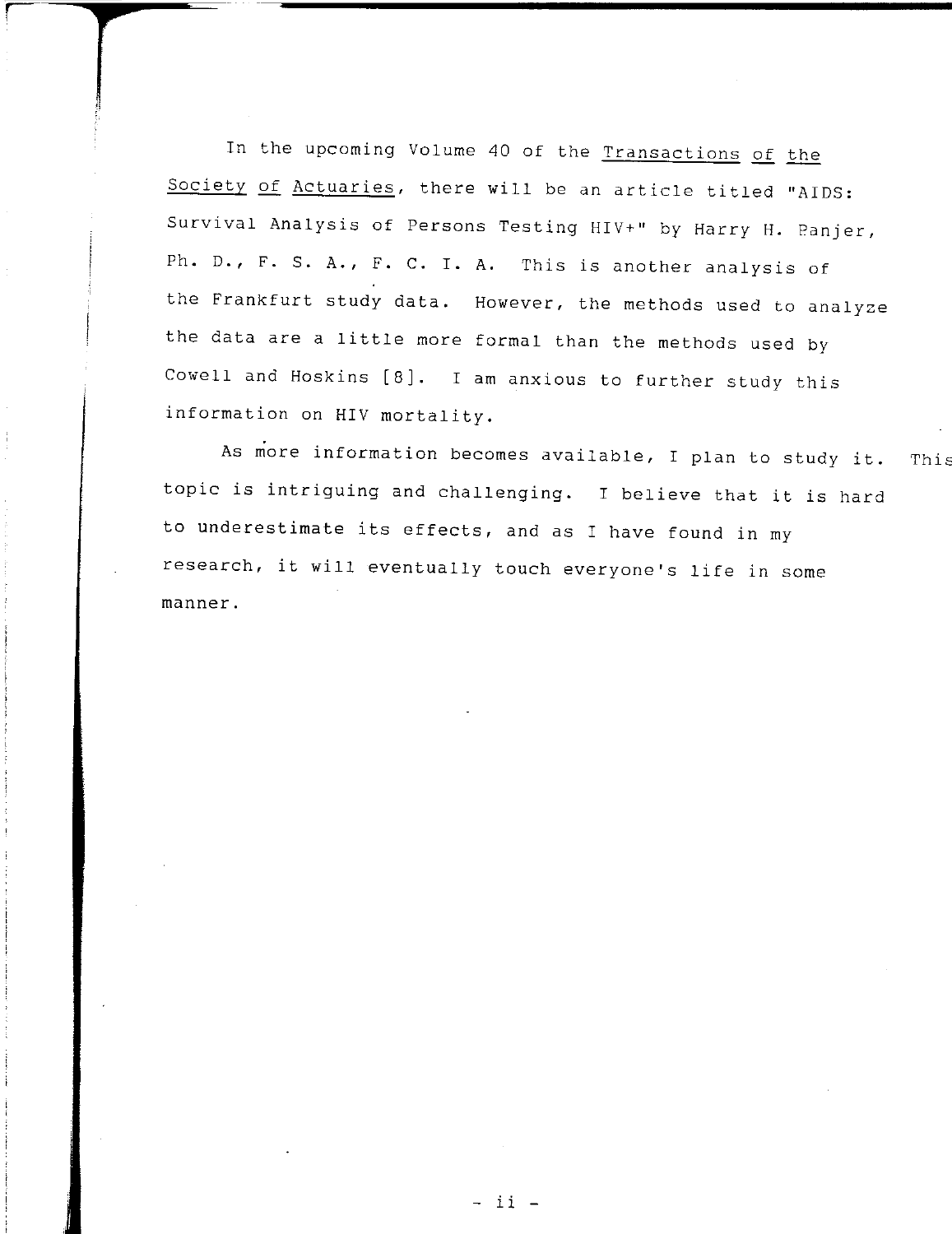### Acknowledgements

There are a few people I would like to thank for their help in my work. A thank you must go to Mike Zurcher, FSA, from Lincoln National Life. He allowed me to participate in some of his work for the Society of Actuaries' AIDS Task Force. He was developing a system to estimate Group claim's experience due to AIDS. Unfortunately, this report is to be published at a later date so I could not use it in my research to this point. However, the knowledge I gained from the work was invaluable. He also provided me with the opportunity to meet professionals highly involved with the AIDS issue, such as Walt Hoskins, Dr. Donald Chambers, and Jess Mast. I have used some of their work in my research.

Also, I need to thank Dr. John Beekman at Ball State University. He has given me endless advice and confidence in my work. I hope to continue to research and write because he has taught me that this is a valuable part ot the actuarial profession. Also, he has provided me with the opportunity to speak at Ball State University on the financial effects AIDS is having on life insurance companies.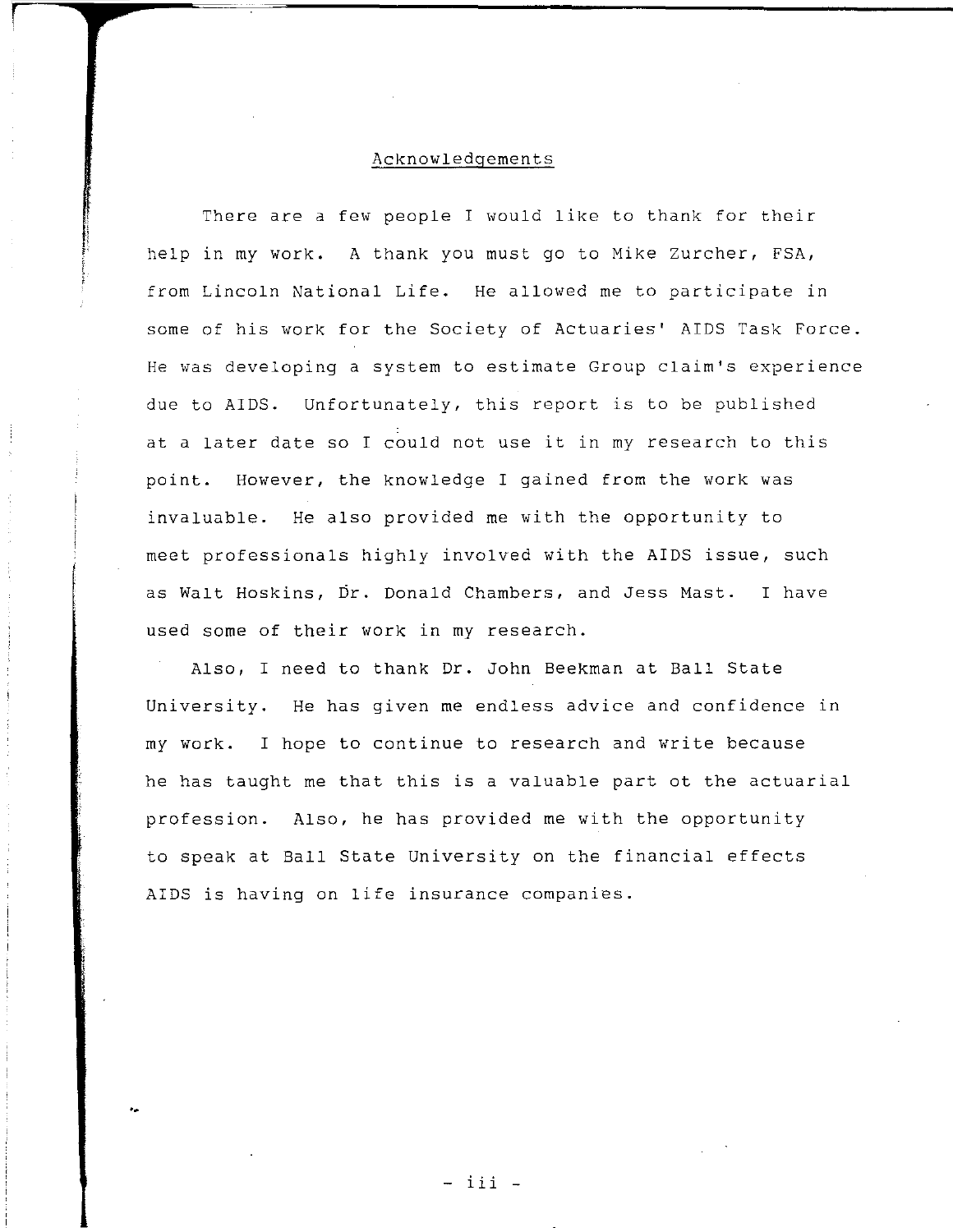#### Section 1

# AIDS As a Disease

## A. History of Aids

Acquired Immune Deficiency Syndrome was first diagnosed in the spring of 1981. Infections that normally retreat were abnormally affecting a few patients, mostly gay men, in certain geographic areas during the late 1970's and early 1980's. Most of the infections should have presented few problems unless the patient had an impaired immune system.

Late in 1979 and early in 1980, doctors in Los Angeles. San Fransisco. and New York became documentors for what was to become known as AIDS. When investigating cases of toxoplasmosis, Kaposi's sarcoma cytomegalovirus, candida, and most frequently pneumocystis in gay men, doctors found the patients' immune systems to be in shambles. On June 5, 1981, five cases of pneumocystis in gay males were reported to the Centers for Disease Control (CDC), a federally funded disease research facility. Dr. James Curran, then chief of the Venereal Disease Research Department, took note of this report and by midsummer had discovered many more similar cases. By 1982, it was evident the disease was not only a gay male disease but was afflicting Haitians, prostitutes, women, and hemophiliacs.

Black states that Curran credits Don Armstrong with coining the term AIDS, acquired immune-deficiency syndrome, in 1982,[3, p. 60]. Once the name was out, several more diseases and infections were associated with AIDS including lymphadenopathy, lupus, anemia, and other diseases.

 $\frac{1}{\sqrt{2}}$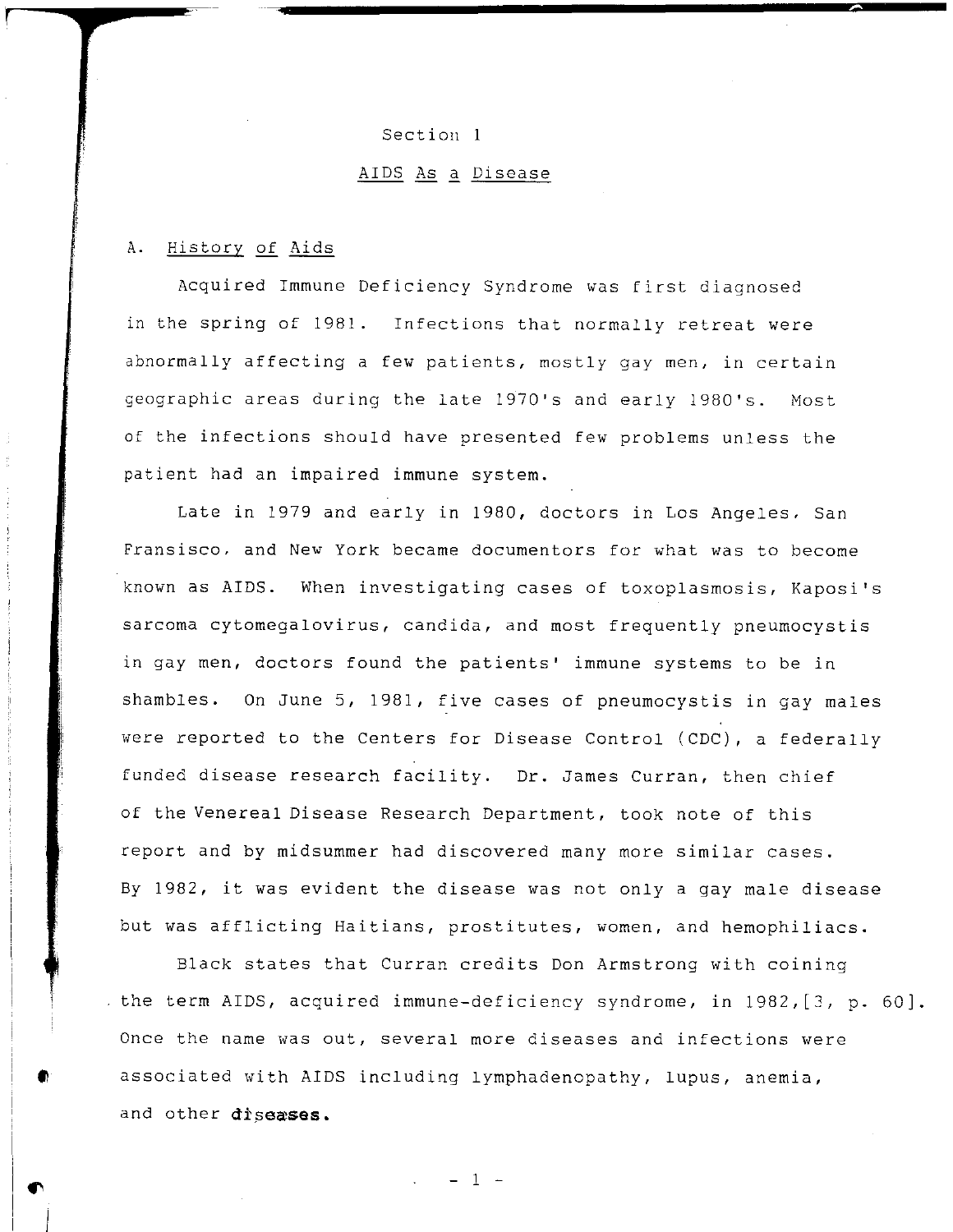In the search for the cause, scientists in May of 1984 isolated the human retrovirus associated with AIDS. Scientists from the National Institutes of Health termed this HTLV-III, human T-lymphotropic virus type III. Other terms have been applied including AIDS-related virus (ARV), and lymphadenopathyassociated virus (LAV) [15, p. 5]. HIV, human immune-deficiency virus, is a name commonly used and the one chosen for this paper. T-helper lymphocytes and central nervous cells are susceptible to this virus, and the virus prevents these cells from normal performance [15, p. 6).

Currently cases are being reported to the CDC and extensive work is being done to find a cure. Certain drugs are being studied that perhaps can stop the spread of the virus through the body. This disease is difficult to study because of the unusual characteristics, including a latency period before the disease is even noticed. The work is complex and challenging but necessary.

# B. Characteristics of AIDS

HIV can be spread in a number of ways. Sexual contact, intravenous-drug use, blood transfusion, and passage from mother to baby account for almost all cases of AIDS. "The virus is most commonly transmitted by an activity that exposes mucous membranes or the blood stream to infected blood or semen." [11, p. 5]. HIV is a fragile virus and is easily killed with soap, Clorox, or drying so intimate contact is necessary for the spread. It cannot be acquired by casual contact. Prevention then can be practiced by abstaining from activities that involve risk of getting the

 $- 2 -$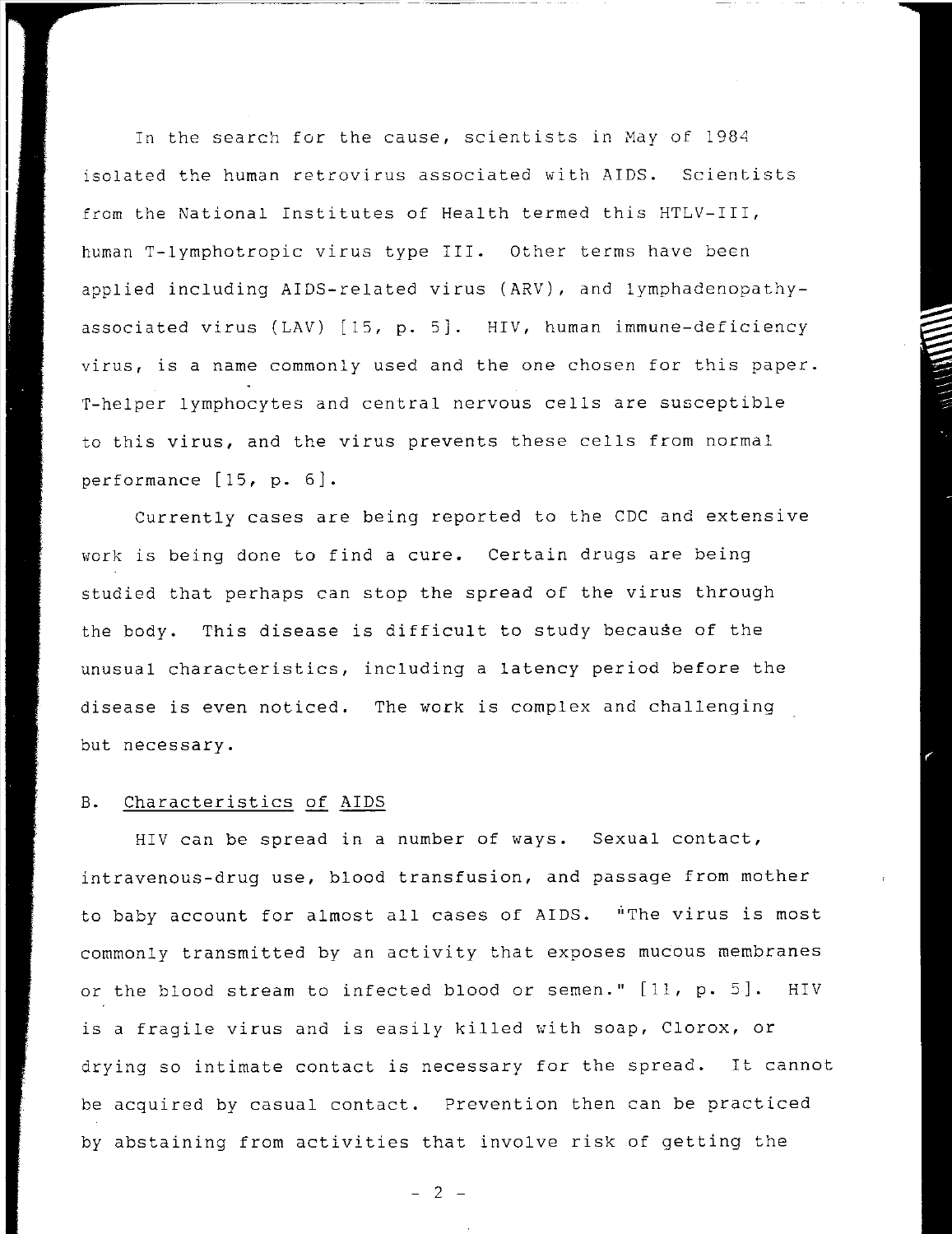disease from an infected person.

Early symptoms of AIDS are generally sporadic, and most AIDS patients feel very tired and weak initially. Early symptoms include night sweats, fevers, diarrhea, weight loss, and shortness of breath. As the disease progresses, an infected person may have lymphadenopathy, blue or purple spots on the body, pneumonia, or oral thrush [11, **p.** 7]. In the last stages of AIDS, the person usually develops pneumonia, Kaposi's sarcoma, and/or other infections and cancers [11, **p.** 7].

An inflicted person may not know of the HIV infection because of the latency period to see any signs of this disease. The progression to AIDS can be quite a few years, and therefore different stages are generally defined in studies to mark progressions in the disease. Cowell and Hoskins use the Frankfurt Study classifications and these include the following:

|          | (At-Risk) la * Healthy persons at risk for HIV<br>infection, but testing negative                                             |
|----------|-------------------------------------------------------------------------------------------------------------------------------|
| $(HIV+)$ | 1b * Otherwise asymptomatic persons testing<br>HIV positive                                                                   |
| (LAS)    | 2a * Patients with HIV infection and<br>lymphadenopathy, together with<br>moderate cellular immune deficiency                 |
| (ARC)    | 2b * Patients with HIV infection and LAS<br>together with severe cellular immune<br>deficiency (AIDS-related complex, or ARC) |
|          | (AIDS) 3 * Patients with AIDS as defined by CDC.                                                                              |
|          | This information was taken from [8] on page 8. Cowell and                                                                     |
|          | Hoskins note that this approach closely relates the "Walter                                                                   |
|          | Reed Staging Method." The final stage of the approach is death.                                                               |

"Of course strictly speaking AIDS is not a disease

 $-3$   $-$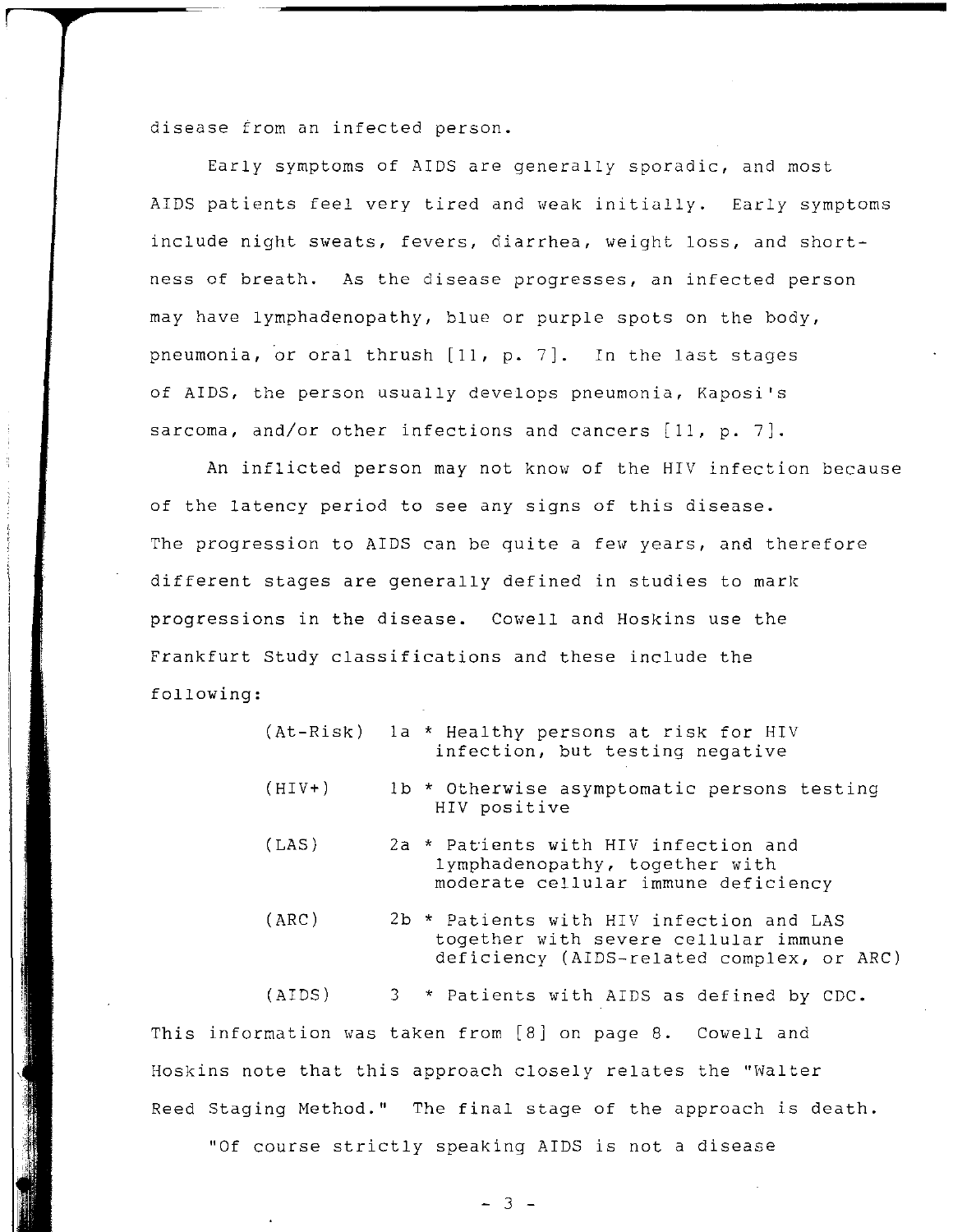at all: it is a syndrome." [12, p. 9]. Hancock and Carim point this out because AIDS manifests itself in various infections and cancers. Therefore, defining stages has been difficult. Sometimes the lines are hard to draw, but most studies have relied on the definitions used by CDC. These lines are defined by results on medical tests performed by doctors.

# C. Distribution of Virus

"In Lives and Dollars, The Epidemic's Toll Is Growing Inexorably" is the title of a Wall Street Journal article [6, p.lJ. AIDS has been classified as one of the worst epidemics of modern times, but as an epidemic, it has some unusual characteristics. "In the early stages of an epidemic, the number of people infected with the virus grows at an exponential rate. Because HIV is sexually transmitted, its curve differs from that of measles, where the population of infections and susceptible individuals is roughly homogenously mixed."  $[1, p. 50].$ Once the promiscuous groups are saturated with the virus, the rate of new infections will decline. Anderson and May compare the length of time of exponential growth rate of measles infection of two weeks to the expected exponential growth rate time of HIV infection of ten to fifteen years [1, p. 50]. AIDS is a very unique epidemic, and its effects are going to be here for years to come.

Although the epidemic is upon us, the spread of the disease has declined in some populations. Studies in May, 1987, in San Fransisco showed increases of 1% in cases of new infections from AIDS in homosexuals compared to 12% to 14% in peak years of 1980

 $\Delta$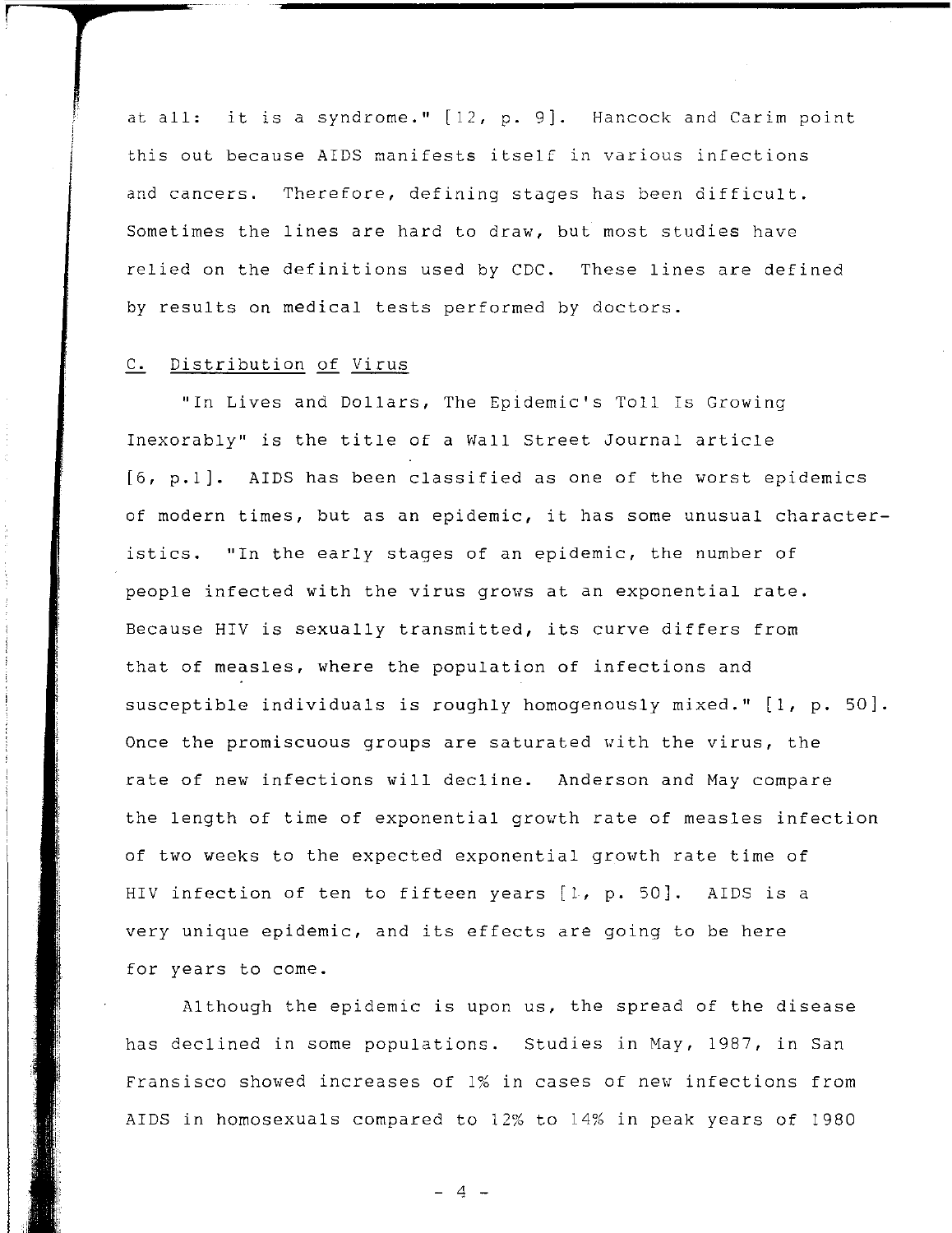to 1982 [7, p. 12]. Also, a military study showed a leveling of 1.5 infections per 1,000 in military recruits. The news is encouraging. However, so many of the future AIDS cases have already been determined. The long latency period provides the means for the virus to stay hidden for many years, and the costs will not surface until then.

The AIDS spread may have leveled in the homosexual population in some geographical areas, but has it in other areas or in other groups? In New York, in August 1987, homosexual AIDS cases were declining while AIDS in drug users was on the rise [16, p. 31]. Also, some geographical areas that were hit early with this virus may be at the peak of their spread and falling, but other areas may still be on the climb. Education has been working to combat the spread, and hopefully other geographical areas will not be hit as hard.

AIDS is not a discriminating disease, and the virus can infect anyone. However, current cases of AIDS are associated with just a few risk groups. Currently, male homosexuals account for 70% to 80% of AIDS cases. The rest of the cases have resulted from needle-sharing among drug-users, transmissions from mother to baby, and blood transfusions. These groups and the sexual partners of these groups classify as the main risk groups. Data shows minority groups have been afflicted in a greater proportion. For example, in August, 1987, there were 333 cases of AIDS per million of general population in white males, 859 cases of AIDS per million of general population in

5 -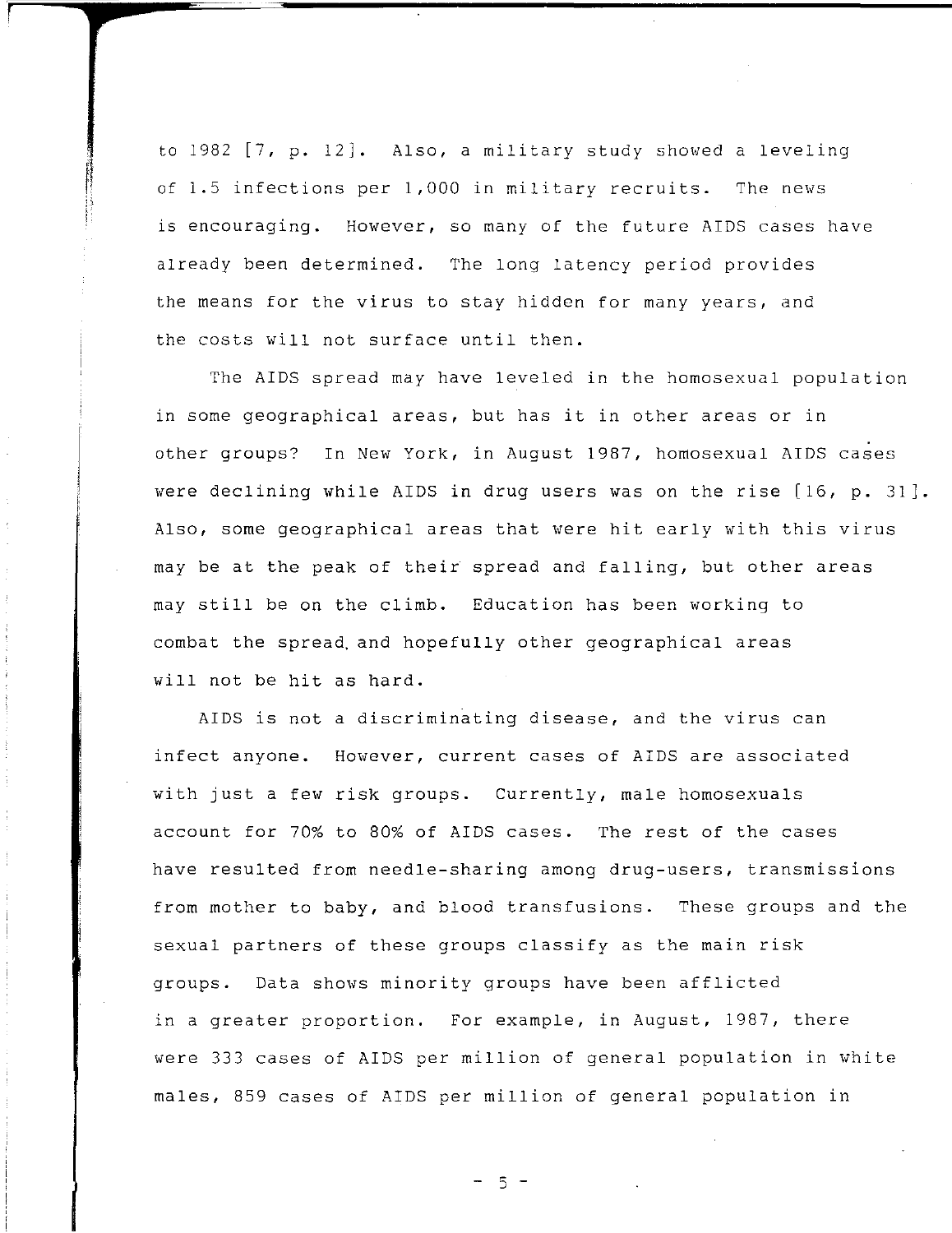black males, and 806 cases of AIDS per million in Hispanic males [16, p. 33].

Certain geographic areas account for many of the AIDS cases. San Fransisco, New York, and Los Angeles account for about 50% of reported AIDS cases. Houston, Miami, Washington D.C., Newark, Philadelphia, and Dallas add another 15% of the AIDS cases. Sixty-five percent of AIDS cases then are concentrated in nine major cities.

Because of the non-homogenous spread of this virus, it has become a difficult task to forecast the spread of this disease. "At the beginning of an epidemic, the rate at which a virus spreads depends on two things: the probability of transmission,  $\beta$ , for the particular type of relationship between the infectious person and the person susceptible (for example, heterosexual man to woman, homosexual men and so on) and the 'effective average' number of such contacts with susceptible individuals, *c."* [1, p. 56]. In the early phases of an epidemic, the doubling rate of the spread of infection is the product  $\beta$ c. It has been a difficult task to model because, for example, the probability of transmission from a homosexual male to another homosexual is quite different than the probability of transmission from female to male. Also, the rate of acquiring new sexual partners or sharing needles can be quite different from any given population. Cases of HIV infection seem to be doubling every 8 to 12 months which implies  $\beta c = 1$ . According to Anderson and May, some data

 $- 6 -$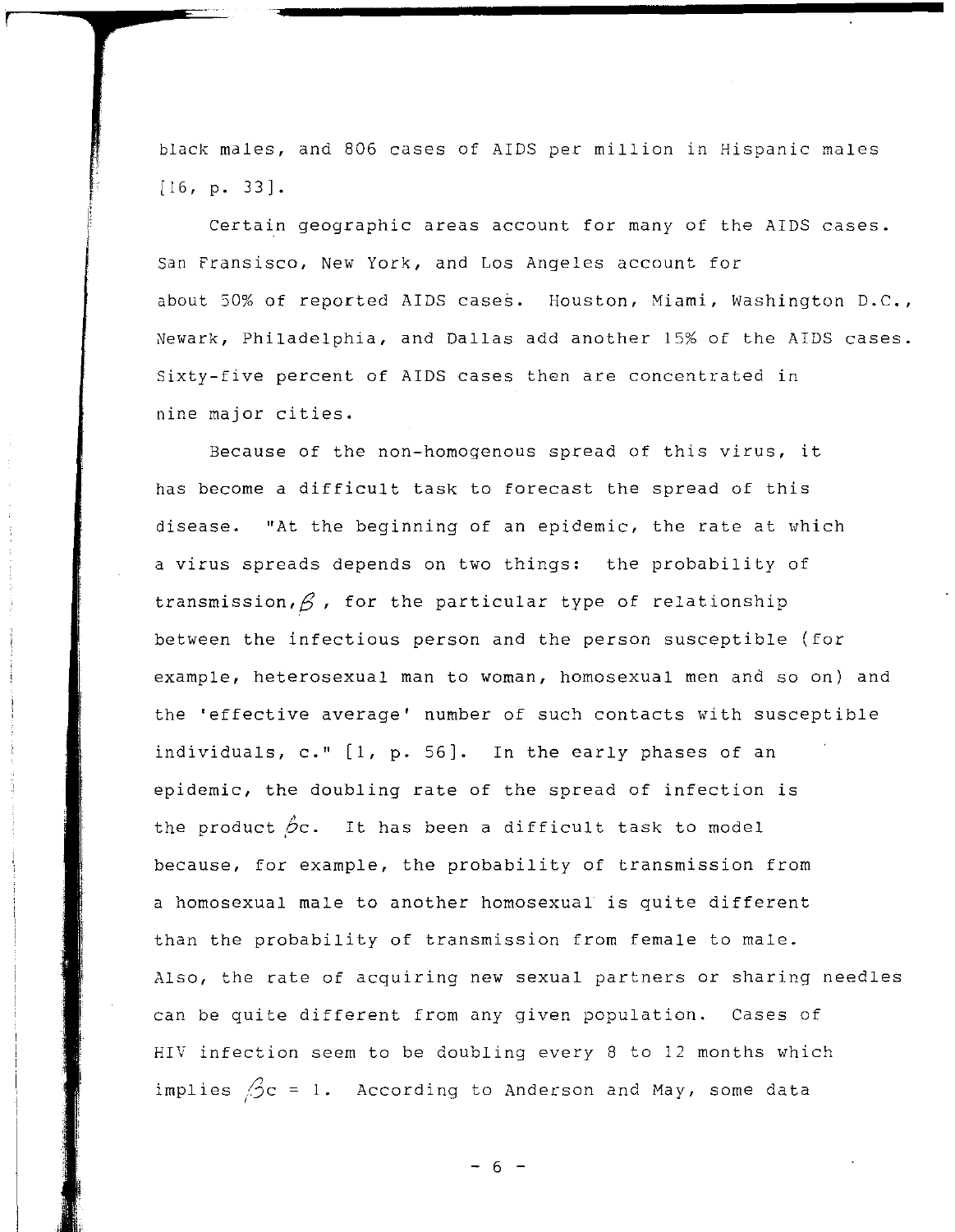suggests  $\hat{\cdot}$  to be equal to 0.1 and c to be equal to 10, but emphasis is made that  $\beta$  or c for HIV infection is not actually known [1, **p.** 56J.

The Center for Disease Control estimates that currently 1.5 million Americans may be infected with the AIDS virus [8, **p.** 1J. Of the 38,000 cases of AIDS reported in the United States, 22,000 had died through mid-July 1987. These cases have incurred very great costs, and if 1.5 million Americans are HIV infected, there are tremendous costs ahead.

Jess Mast has determined estimates of prevalence rates in the general population [17]. The estimates are as follows:

| <u>Male Age</u>                  | 1987 | 1991 |
|----------------------------------|------|------|
| $20 - 29$                        | 1.4% | 3.5% |
| $30 - 39$<br>$\hat{\phantom{a}}$ | 3.4% | 8.6% |
| $40 - 49$                        | 2.3% | 5.9% |

In determining the prevalence of HIV+ policy holders, an insurance company must not only consider estimates of the prevalence rates, but also the geographic mix of its business and the ages of the policy holders. The infection is distributed in a highly non-uniform manner, and each insurance company must evaluate its business to determine the effects AIDS will have on its business.

1

- 7 -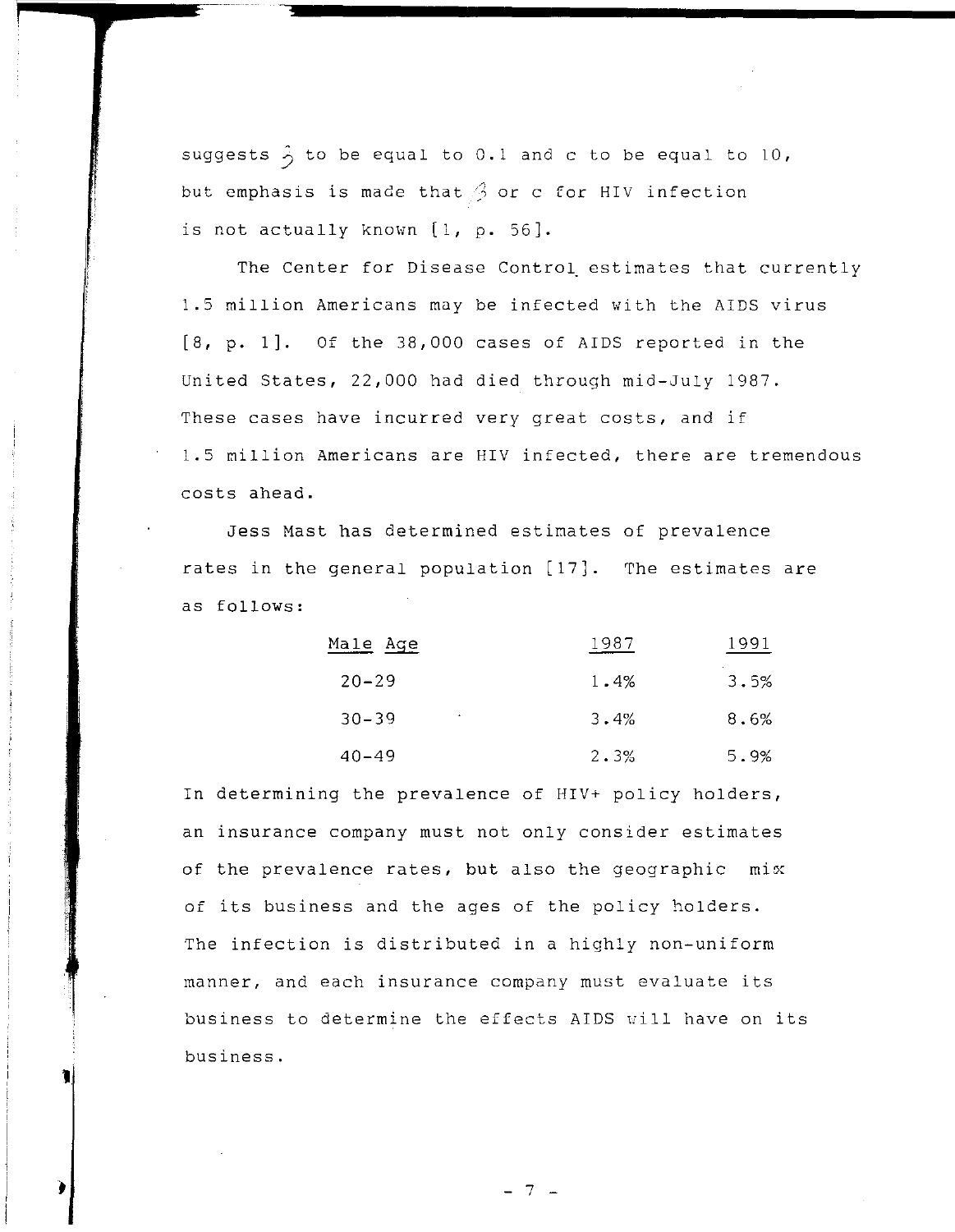# D. AIDS Studies

Since AIDS was identified, many studies on the incidence of HIV infection and AIDS have been published. One such study was done by the San Fransisco City Clinic in cooperation with the Center for Disease Control. In 1978, 6,700 blood samples were taken from male homosexuals and bisexuals in San Fransisco for a research project on Hepatitus B. After the discovery of AIDS, the frozen blood samples of two groups of volunteers were tested for HIV infection. The results of the test showed that 4% were HIV positive as early as 1978 [8, p. 10]. "In one group, 19% had progressed to AIDS by 1985, in the other, 29% had progressed to AIDS and another 42% to ARC."  $[8, p.10]$ . Studies of the data also showed that within five years after infection, 14% to 15% of HIV subjects developed AIDS, 22% to 25% developed AIDS after six years of infection, and 32% to 37% developed AIDS after seven years of infection [8, p.10]. This data suggests that there is an increased risk of AIDS in the second five years after infection.

Civilian applicants for military service were tested for HIV infection from October 1985 through March 1986, and studies were made on the results of these tests  $[2, pp. 131-136]$ . Samples were taken from 306,061 individuals with 406 testing positive and therefore showing a prevalence rate of 1.5 per 1000 applicants. "According to multivariate analysis, the

- 8 -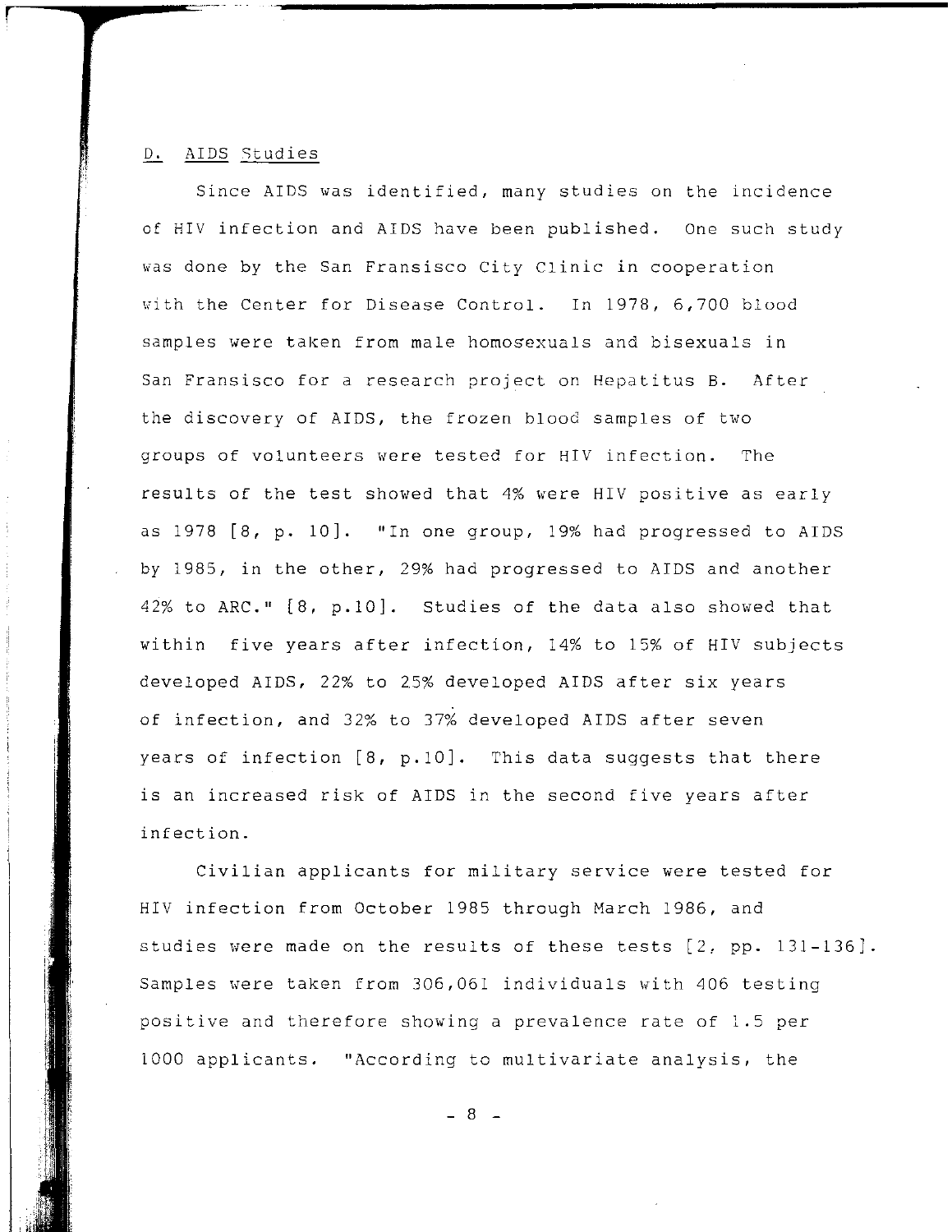following demographic factors were found to be significant independent predictors of a positive HIV-antibody test: age (adjusted odds ratio = 1.10 per year), black race (adjusted odds ratio =  $2.04$ ), male sex (adjusted odds ratio =  $1.84$ ), residence in a densely populated county (adjusted odds ratio = 1.05 per 1000 per square mile), and residence in a metropolitan area with a high incidence of the acquired immuno-deficiency syndrome (adjusted odds ratio =  $1.53$ )."  $[2, p. 131]$ . The population studied was young, and the arguments can be made either way concerning where the actual prevalence is compared to the 1.5 per 1000 in the study. It is possible that the homosexual and intravenous drug users are underrepresented among applicants for admission to the military which could imply a higher prevalence rate. On the other hand, socially disadvantaged populations with marginal populations that are at higher risk may be overrepresented which suggests that the prevalence rate may be lower.

A study by the Center for Internal Medicine of the University of Frankfurt, West Germany, was a comprehensive investigation of groups at high risk for AIDS through stages from good health to death primarily through AIDS. The Frankfurt study used five classifications to note progression in the disease. The stages were mentioned before in better detail but from this point will be referred to as la  $(At-Risk)$ , 1b  $(HIV+)$ , 2a  $(LAS)$ ,

 $Q$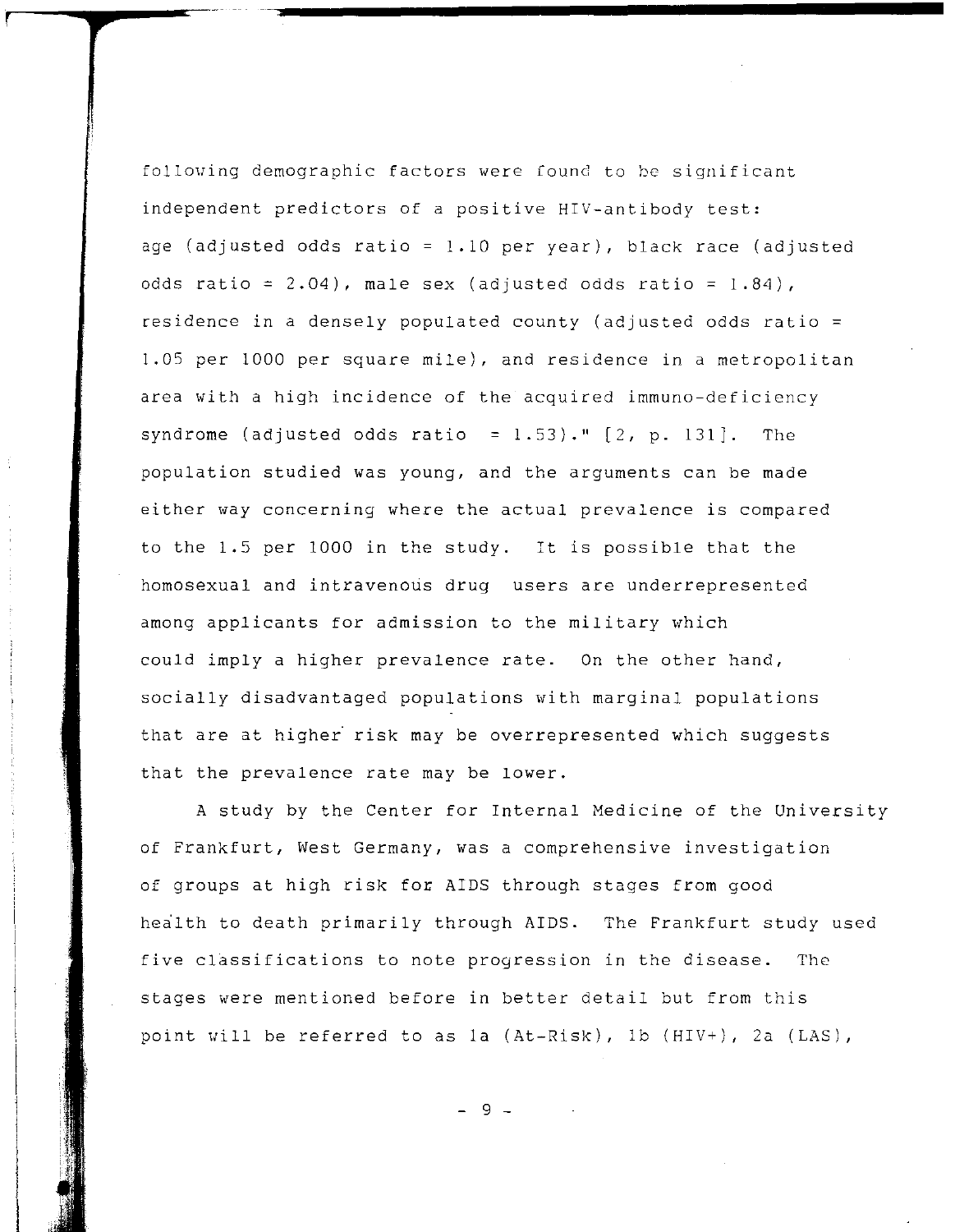2b (ARC), and 3 (AIDS)  $[8, part 1, p.2]$ . The sixth stage is death. Patients were observed for at least three months and were grouped by stage and length of time observed in the study. Ranges of observation periods were 3-6 months, 6-12 months, 12-24 months, and 24-36 months. Table One of part 2 in [8] shows three sets of data from the Frankfurt study. This includes the number of patients observed in each stage and each observation period, the number of patients that worsened by at least one stage during the observation period, and the percentage of those patients whose health worsened by at least one stage during the observation period. For example, in the observation period of 3-6 months, 6 patients were observed that were in Stage 3 (AIDS). Four died within the observation period which means 67% of the patients progressed to the next stage.

The Center for Disease Control also provides information on the mortality of AIDS victims. Cowell and Hoskins used the Frankfurt study and the CDC reports in their work to estimate the progression from HIV infection to AIDS to death [8]. The insurance industry can benefit from these studies of progression by estimating costs at each stage and by estimating how much of these costs can affect their business.

 $- 10 -$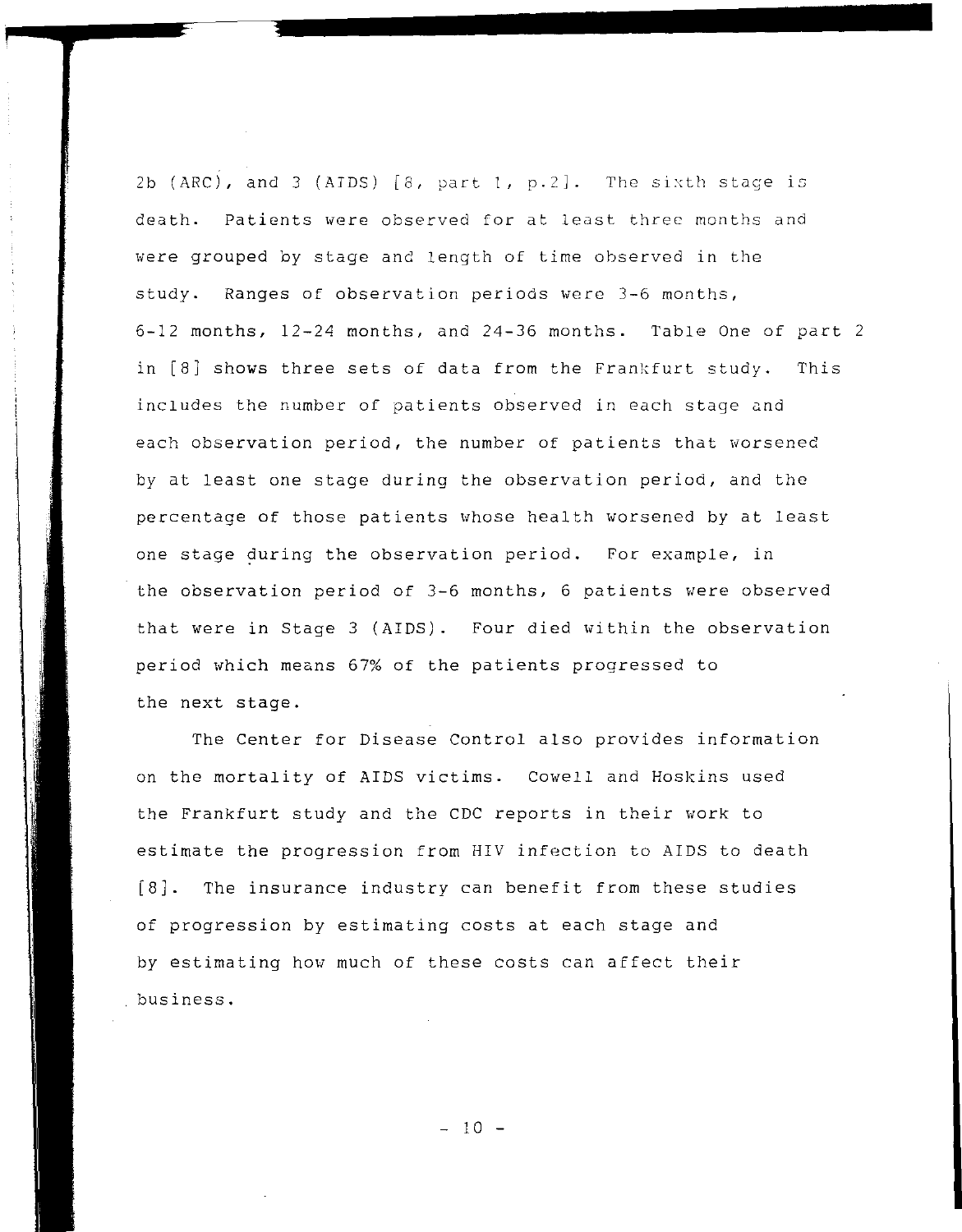# E. Mortality Projections

"AIDS is devastating. As of August 31, 1987, 41,366 AIDS cases have been reported to the Centers for Disease Control (CDC); of these, 23,884 or 58%, have resulted in death." [14, p. 1]. The numbers show the alarming effects this disease has had. Predicting what is to come is the challange.

Using the Frankfurt study and the Center for Disease Control mortality data, Cowell and Hoskins developed a model of HIV mortality. A Markov chain model was used to simulate progression through the various stages of the Frankfurt study that were previously defined. "The process is not unlike that of creating a life, or multiple decrement, table from a limited period of observation, by joining together the experience of successive cohorts, even though no one cohort was observed to progress through the entire range of ages or decrements represented in the table." [8, p. 12J.

Cowell and Hoskins used several assumptions in developing the mortality model. The first assumption was that every person is classified by stage, using the Frankfurt staging method, and duration since progression to that stage. Secondly, a person either progresses to the next stage or stays in the same stage during a given time interval, suggesting that the disease is progressive and irreversible. Next, Cowell and Hoskins assumed that the probability of progression depended

- 11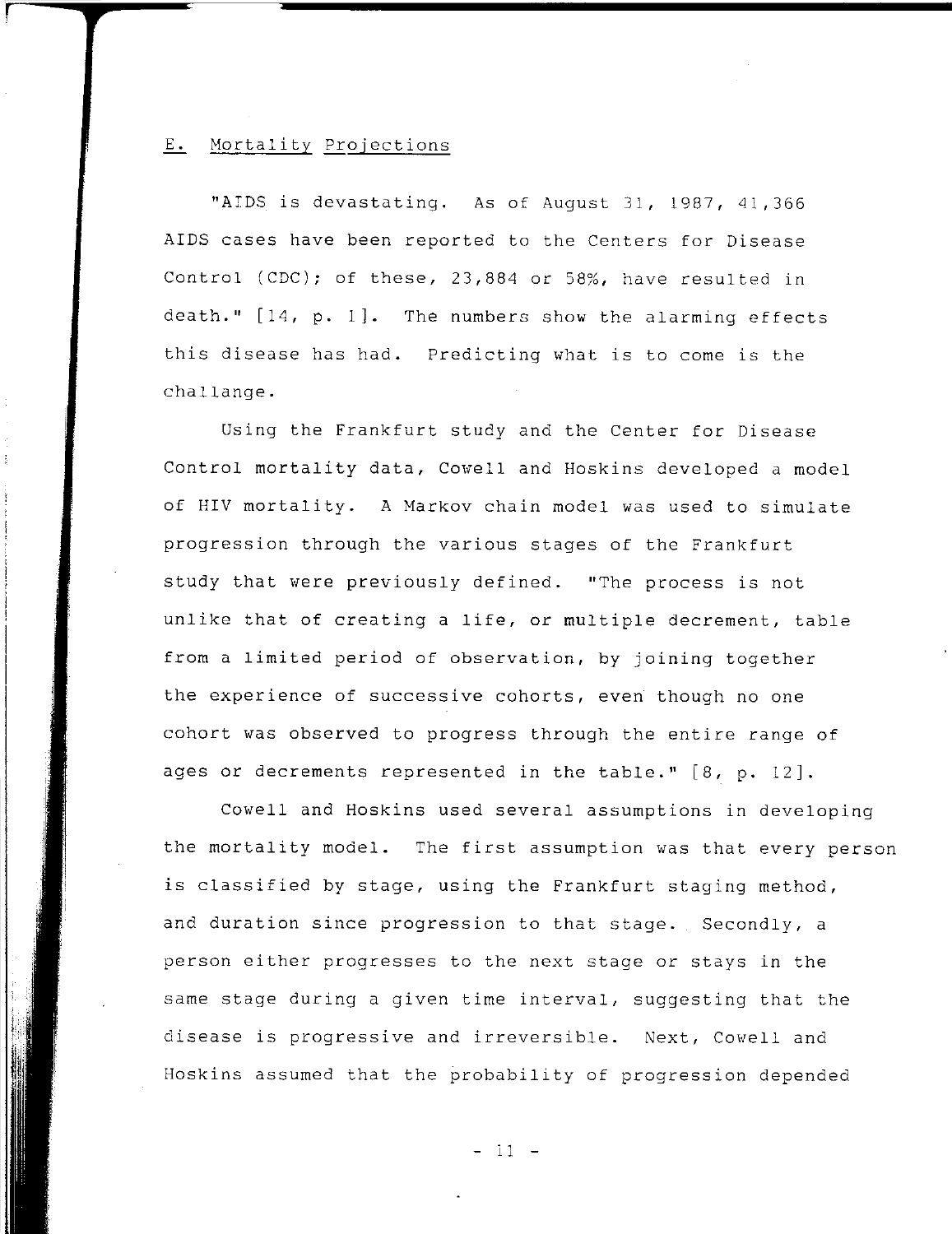on stage and duration in the stage. and was independent of variables such as age, sex, duration since HIV infection, and other underwriting factors. However, determining the number. of people HIV infected most certainly does depend on some of these variables since the virus is not distributed in an uniform manner. The last assumption was that a uniform force of progression was used for time periods shorter than the observation periods.

The model produced annual AIDS mortality rates of 45% in the first year of AIDS, 45% in the second year of AIDS, 35% in the third year of AIDS. and 25% in each year thereafter. The results can be seen in Table 1 (a recreation of Table 4 in part two of  $[8]$ ), and in Chart 1 ( a duplicate of Chart 1 in part two of [8]). These estimated mortality rates are compared to the actual CDC mortality rates reported. As can be seen. the estimated rates fit the actual rates quite well.

Using the Frankfurt study. estimates were determined on progression rates from HIV infection to AIDS. Table 2 (a recreation of Table 5 in part two of [8]) shows estimated progression rates through the stages of the Frankfurt staging method. Using these estimations. Table 3 (a recreation of Table 8 in part two of [8J) shows progression from HIV infection through the stages to death for 100 lives over twenty-five years.

- I 2 -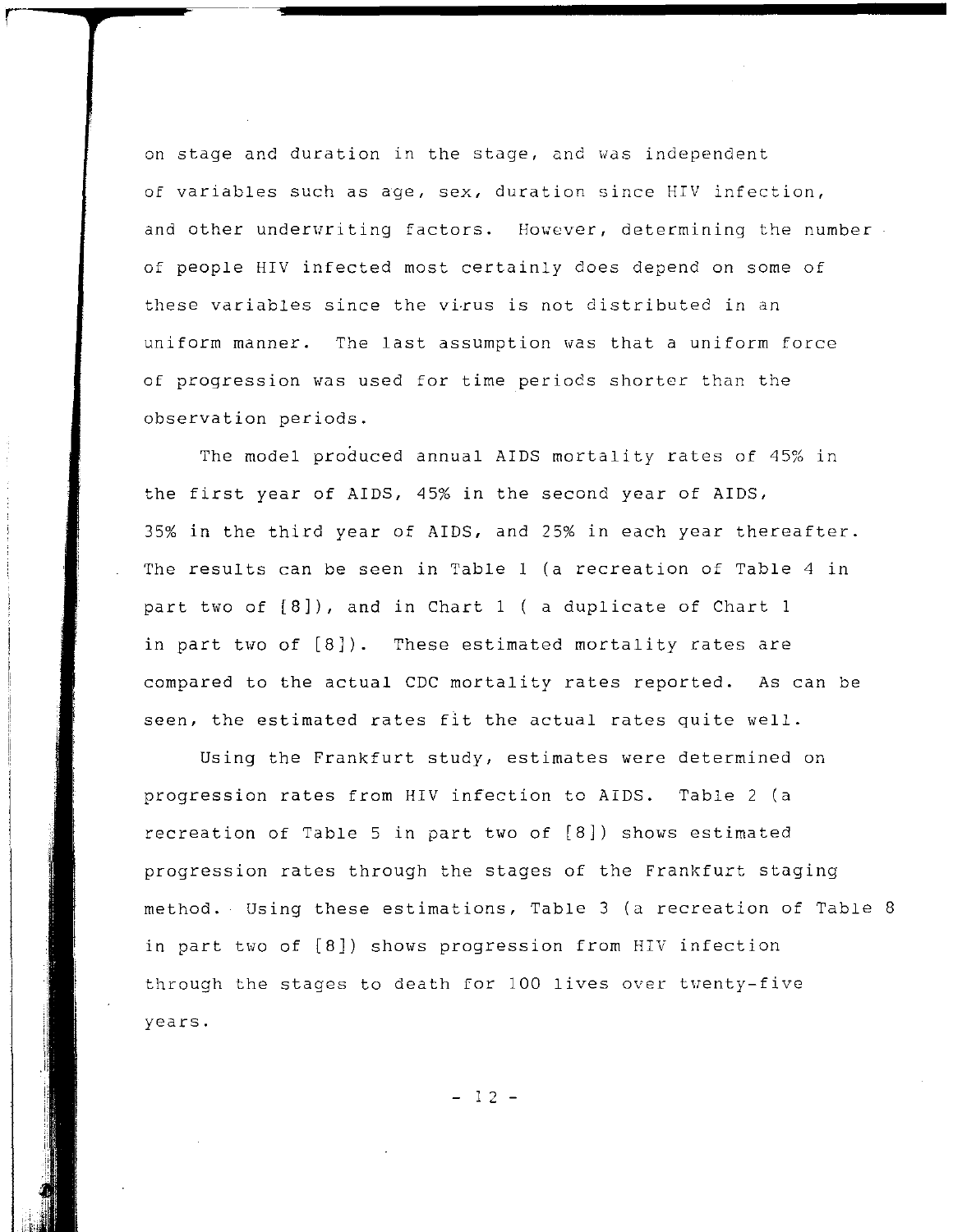As is mentioned in the underwriting section of this paper, AIDS mortality rates have been shown to be well above the 500% standard mortality, which is usually the limit of coverage for an insurance company. Chart 2 (a duplication of Chart 4 in part two of [8]) diplays the estimated mortality from HIV infection at age 35. It is obviously seen that the estimations are well above what can reasonably be insured.

One of the most difficult parts of estimating the impact of AIDS is not only assembling a model to determine progression rates from HIV infection to AIDS and mortality rates of AIDS victims, but actually involves determining the numbers of HIV infected lives and how much this virus is going to spread. The unusual characteristics of this epidemic make it a difficult challange to find solutions to these problems in an accurate way. For example, under-reporting of AIDS cases may be causing problems in 'estimations of the HIV infected population. However, in realizing and addressing these problems, perhaps accurate estimations of the number of HIV-infected lives in society can be made.

I"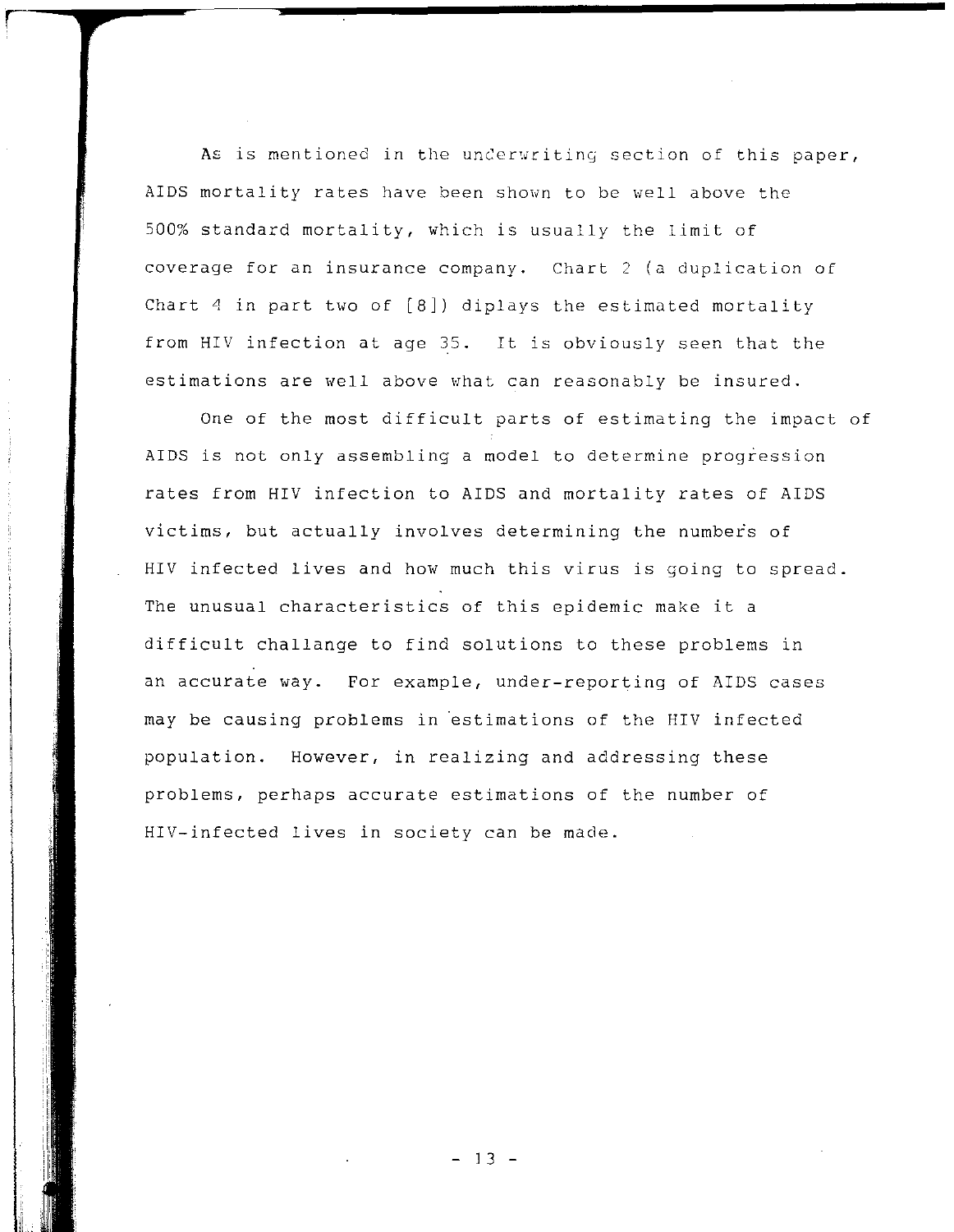# Section 2

# Insurance Concerns

### A. Underwriting Procedures

Doctor Donald Chambers compares underwriting for the HIV disease to a game of golf [4, p. IJ. It looks simple, but actually all kinds of things can and do go wrong. He points out several issues that are of particular concern to the insurance industry.

The first issue he addressed was the illusion of a healthy carrier. In first predictions, scientists determined 5-19% of HIV+ patients would get AIDS. To the general public that left 80-95% healthy carriers, and it became difficult to convince the public that HIV+ patients were uninsurable. As estimates grew to 50-75% range of HIV+ patients getting AIDS, the public realized that HIV+ patients were not healthy. However, the insurance industry did not make a great start.

Another issue Chambers addressed was the public attitude toward risk classification. Results of a 1986 public attitude survey given by the American Council of Life Insurance with The Roper Organization showed that only 35% of those surveyed believed that risk classification was fair. That left twothirds of the public that did not believe underwriting was fair. Results show a credibility problem. "How can we hope to influence governmental officials and convince them that we have a right and a need to do AIDS antibody testing when these

 $- 14 -$ 

 $\mathbf{f}$ 

 $\int$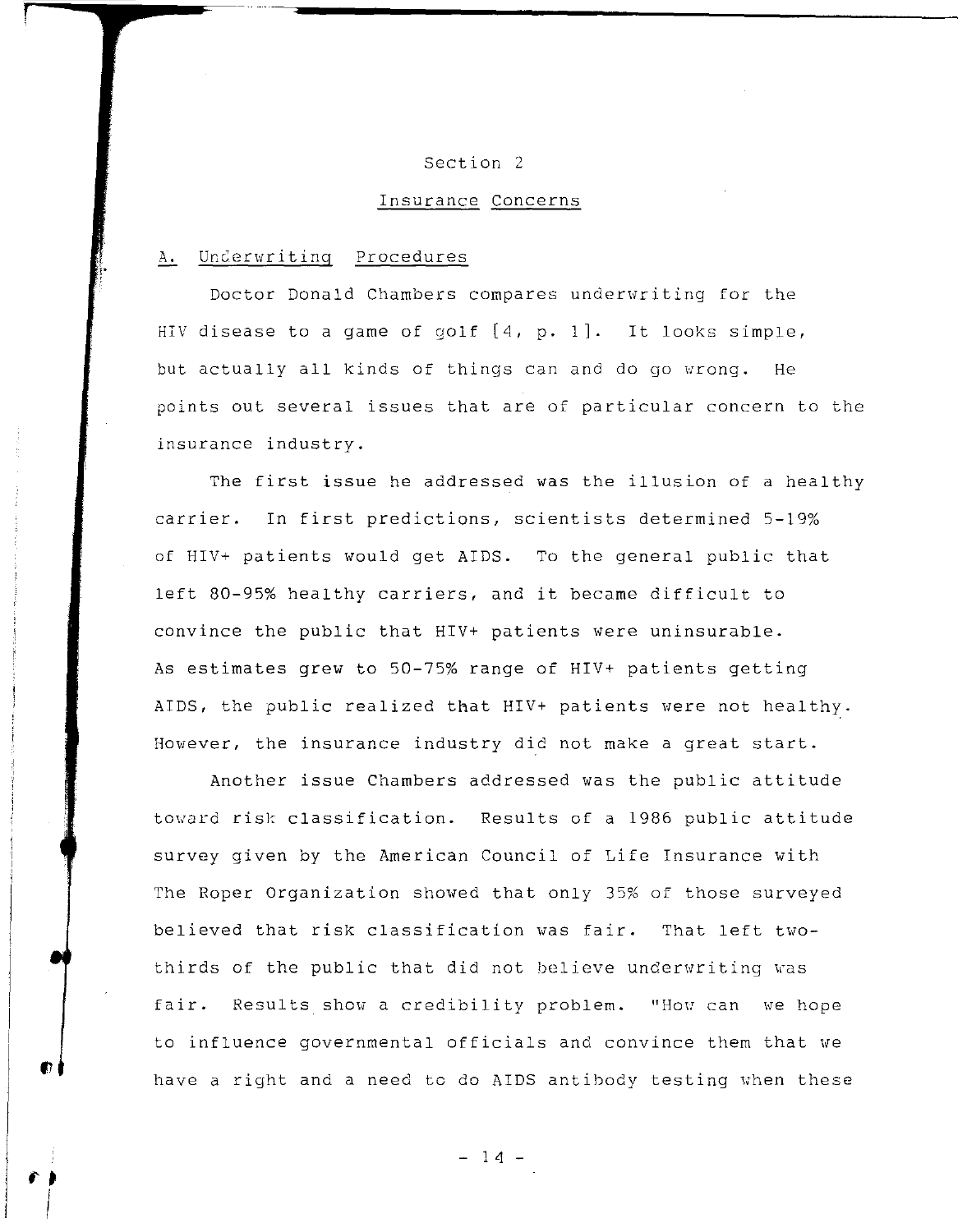people first of all believe that HIV (AIDS virus) carriers are basically healthy and secondly they and their constituency don't really buy into what we do anyway?" [4. **p.** 4].

Confidentiality in testing was another issue of Chamber's paper. Protestors of HIV+ testing argued that testing is in violation of an individual's right to privacy and unfair discrimination is likely to be experienced. Insurance companies must provide a consent form. absolute confidentiality. and counseling in some areas due to pressure from legislation and protestors. The confidentiality aspect has been a frustrating one since it keeps public health officials from keeping track of the important dimensions of this disease and its spread. As long as testing is inadequate, the epidemic will continue to become worse.

The issues addressed by Chambers show some of the many challenges facing the insurance underwriters. **However, in**  order to maintain a financially sound operation. testing must be performed. Anti-selection will result if a company does not prepare to minimize coverage of HIV+ lives, and this anti-selection would be costly.

As was seen in this paper previously, the mortality projections show that HIV+ lives cannot be covered by insurance companies. The mortality statistics show the mortality rate to be well above the 500% standard which is

 $- 15 -$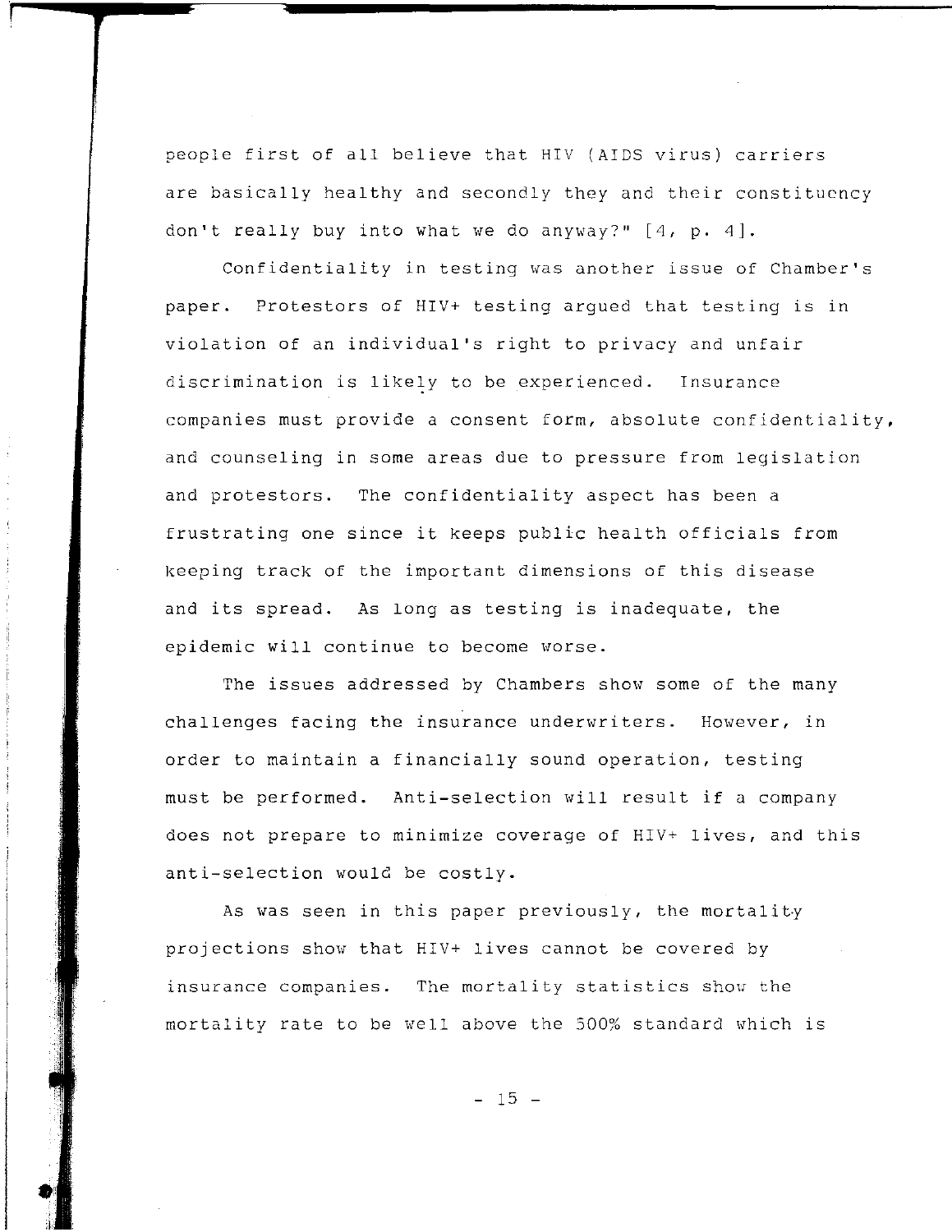the limit of substandard mortality that can be insured. Underwriting practices currently used to prevent writing business of HIV+ lives include adding questions to the applications and blood tests. The questions attempt to find if the applicant has been diagnosed with the virus, or if the applicant has been treated for ARC, AIDS, or infections associated with AIDS. The blood tests are used to screen the applicants. The ELISA/ELISA/Western Blot protocol is the test used by most insurance companies where allowed and has been found to be 99.9% accurate according to a Wisconsin epidemiologist's report [9, **p.** 10j. These practices permit the underwriting of AIDS similar to other serious diseases and protect insurers and policy holders. **However,**  these are practices usually used for amounts over the company's testing limit.

There are several more areas insurance companies should be concerned about. Policies for amounts of insurance below the testing limit can be bought by HIV+ lives if not discovered by other underwriting procedures. The AIDSrelated deaths from these patients are of great concern because they are often unanticipated, high costs. Also, some policy holders will become infected after the policy has been issued, and proper considerations should be made for these situations.

- 16 -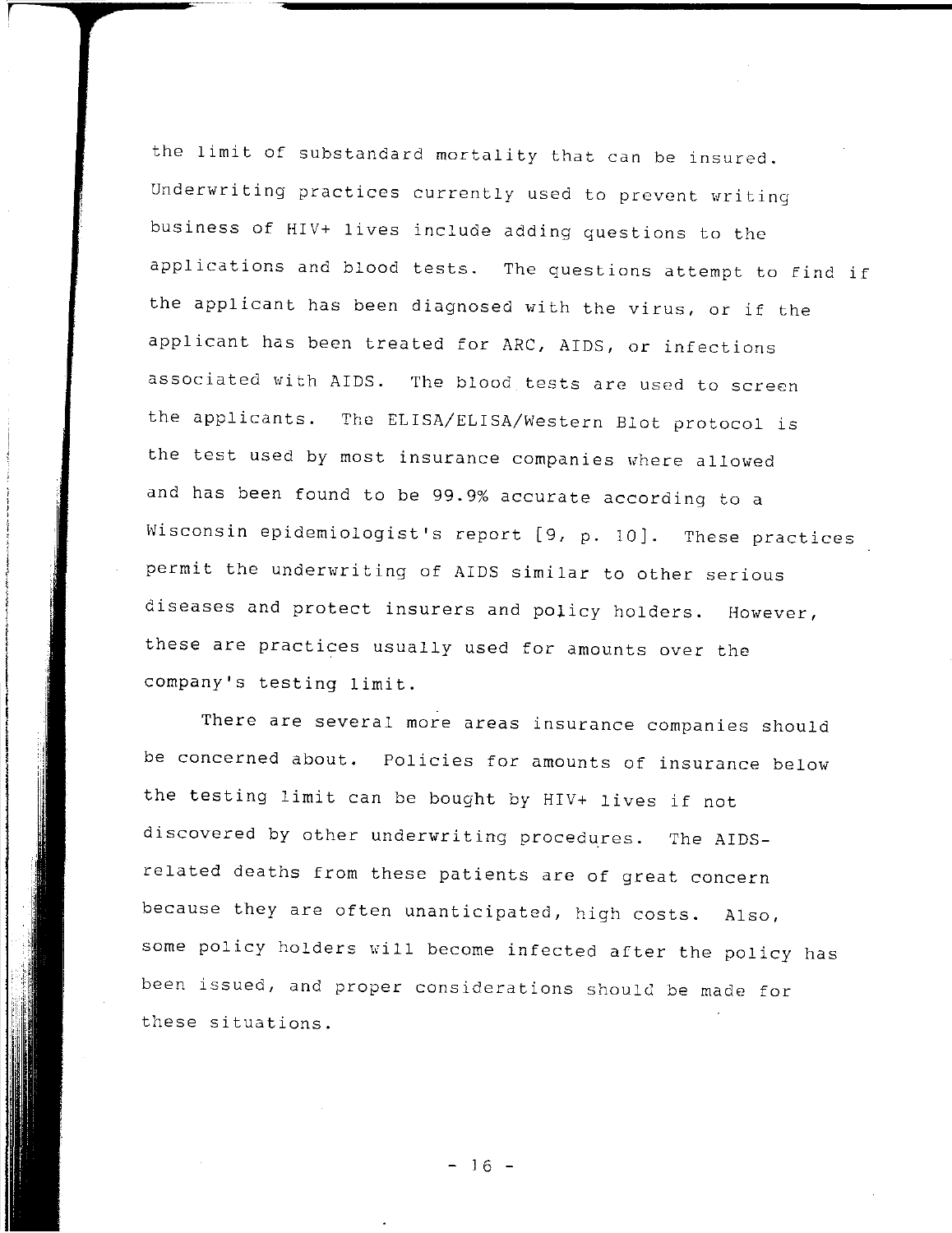#### B. Legal Aspects

Several states have approved legislative constraints on testing for the AIDS virus antibody. Fear of discrimination and lack of confidentiality have caused states to act in order to protect the AIDS victim. "How explosive test results can be has been shown in Florida where three youngsters found infected with the AIDS virus - not the actual disease- were initially denied access to school and were burned out of their home by the fearful." [10. p. 14]. This family decided to leave their home in Florida. Lobbying pressures from high-risk groups. mainly male homosexuals. and situations similar to the one described above have caused the states to carefully examine testing procedures.

Several states have enacted laws prohibiting testing by insurance companies. California prohibits testing. The District of Columbia does this and more. New *York* and Massachusetts have been hostile to the testing procedures. and many more states are setting restrictions and guidelines for insurance companies. Wisconsin prohibited testing and then later reversed its decision.

After the District of Columbia approved its strict regulation on insurance testing. many companies left. As was seen before, the projections of mortality and progression into the disease, which implies infections and cancers, cause the HIV+ life to be uninsurable. Most companies would rather not do business in a state than not be allowed to detect

 $- 17 -$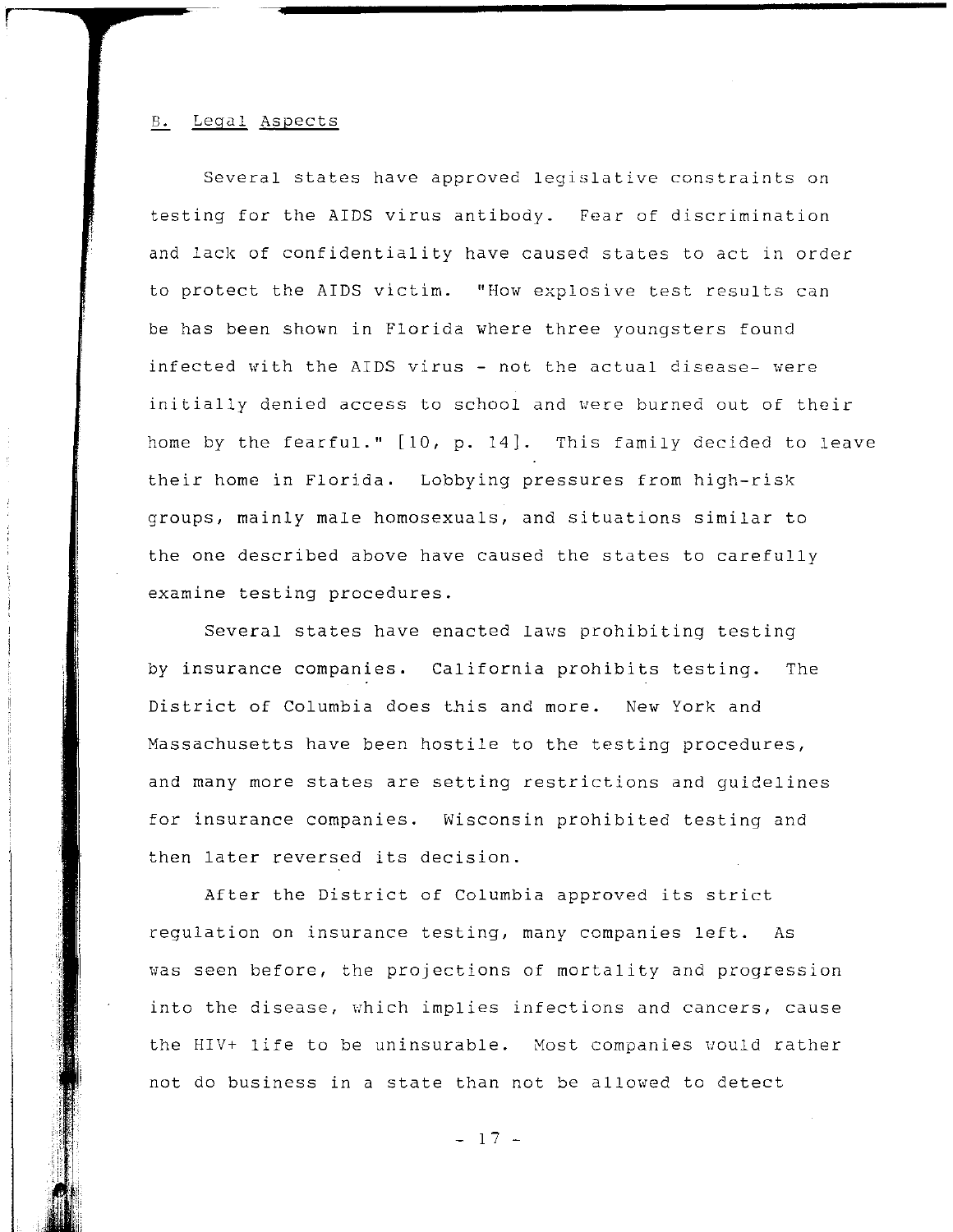HIV+ lives. The American Council of Life Insurers and the Health Insurance Association of America found that 91% of the companies surveyed considered an AIDS-infected applicant uninsurable at any price [5, p. 12].

r

Insurance companies have the right to medical information to protect themselves from anti-selection and to protect the company's solvency. Questions about smoking, heart disease, and cancer are used on applications, and medical examinations are used for some policies by underwriters to properly pool risks. Rejecting HIV+ lives is legitimate. Unfortunately, the high expected mortality of HIV+ lives and the expected high costs of health care cause the HIV+ life to be uninsurable rather than simply priced higher or placed on restricted coverage as could happen with other underwriting factors.

Insurance companies provide contracts that are binding promises to provide benefits when and if the event insured for occurs. An insurance company must remain financially sound to provide these benefits no matter how far into the future this event may occur. States have set up regulations and procedures to ensure sound financial strength of companies, and in the light of the AIDS epidemic, states should allow insurance companies to adopt nev practices to maintain their financial strength. "It is vital that state insurance departments, charged with the supervision of company practices

- 18 -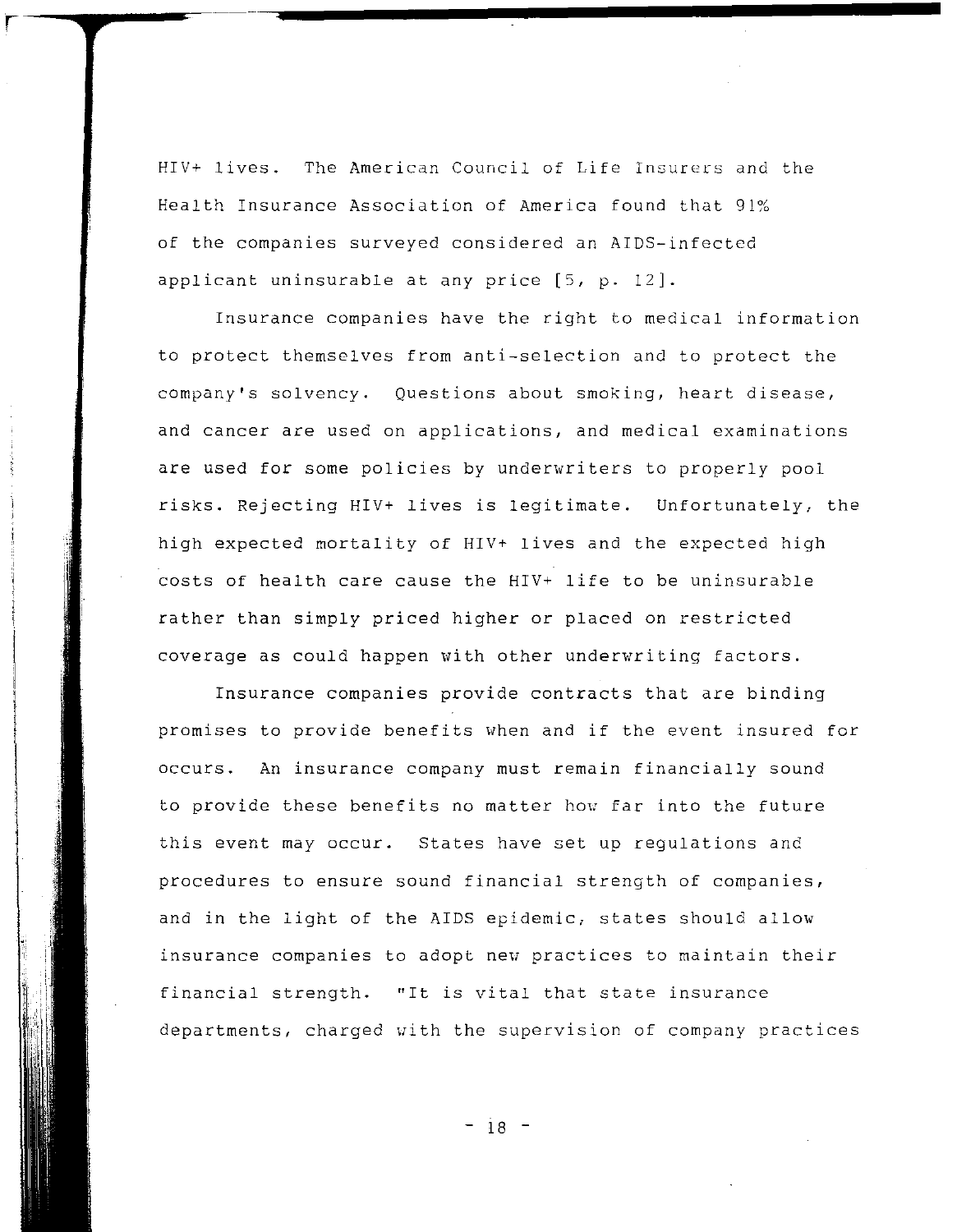and solvency, play a contributing, rather than an adversarial role. as companies adopt practices which enhance their contractual obligations." [9, p. 3].

States currently are enacting AIDS-prevention measures. Illinois approved 10 anti-AIDS measures. including a required HIV testing on couples that wish to be married and to allow health officials to warn the sex partners of infected individuals [10, p. 14]. Also, a stiff criminal penalty was approved for release of confidential test results into the wrong hands. As for discrimination of HIV+ lives, Illinois is using laws already on the books.

Other states also are using existing laws to cover discrimination and enacting laws to protect the AIDS victim, but these laws have yet to be tested by the courts. There exists a fear that states with few cases of HIV infection may not protect those infected or may require testing without safeguarding from discrimination. Secretary of Health and Human Services Otis Bowen is against federal laws that would make discrimination of AIDS patients and breach of confidentiality federal crimes, but he added that he would back these measures if state laws weren't doing the job  $[10, p. 14]$ .

- 19 -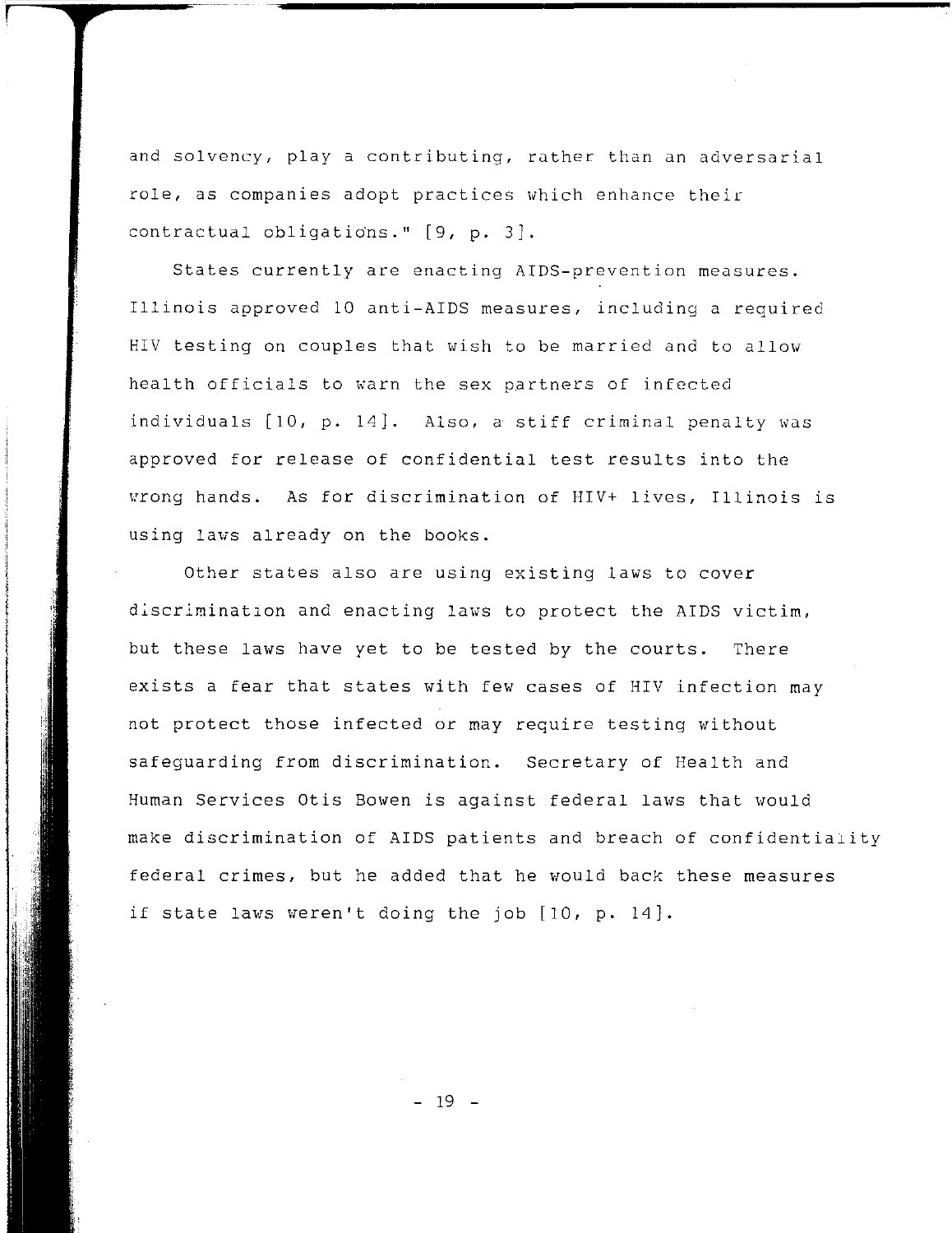# c. Prevalence of HIV+ Insureds

Insurance companies use risk classification for three main reasons. **"It** should: (1) protect the insurance system's financial soundness, (2) be fair, and (3) permit economic incentives to operate and thus encourage wide-spread availability or coverage."  $[9, p. B-1]$ . This process is necessary to provide a strong financial company with equitable practices. Premiums are established with the help of probability, statistics, and forecasting. Care is taken to provide appropriate and fair prices for the risks involved.

Because of progression through AIDS and mortality projections, HIV+ lives have been found to be a very high risk group. In underwriting for this disease, great care must be taken to provide confidentiality and a lack of discrimination. Also, underwriting should not conflict with basic civil rights, as was discussed before. AIDS presents greater problems in these areas since the high risk groups for AIDS are a narrow segment of the population. Great care should be taken in testing for this disease.

In determining the impact AIDS is going to have on a company, two major components must be considered: HIV+ insureds in in-force business and the impact of taking on additional risks from new business. Analysis of claims experience to August 1987, suggests that the prevalence rate of HIV infection among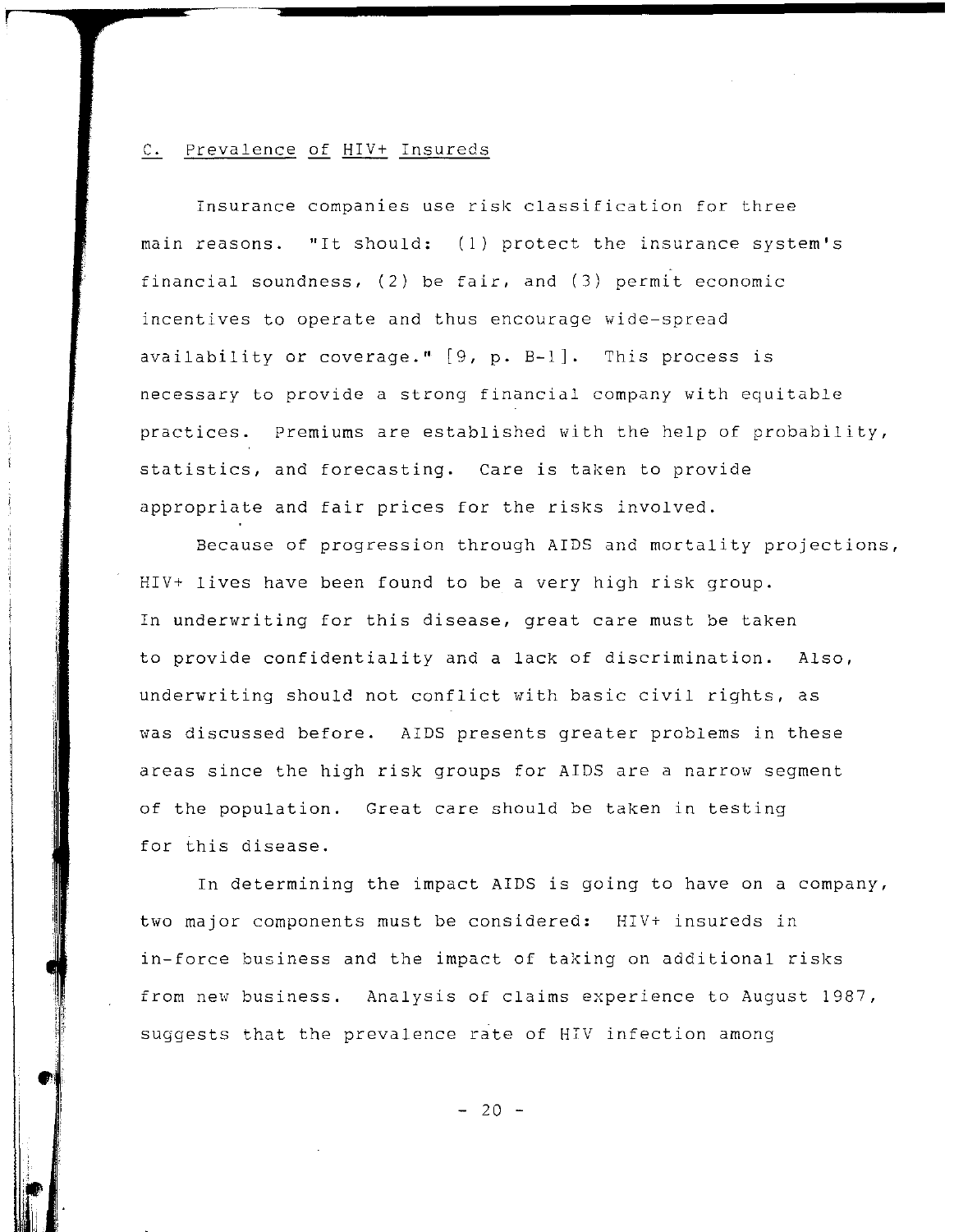the insured population is about half that of the general population, with infection among group insureds higher than among individual insureds [8, p. 1]. The high risk groups, i.e. homosexuals and intravenous drug users, are groups that do not tend to buy large amounts of insurance. If the epidemic spreads into the heterosexual population in greater force, insurance companies will probably see a rise in the prevalence rate among insureds. In determining additional risks of new business, an estimation was made by Cowell and Hoskins that with no antibody testing, of 7.5 million new individual life policies written for ages 20-59 (critical ages for risk of AIDS) in 1987, 55,000 would be issued on HIV infected individuals. However, most states are allowing some form of testing for the AIDS virus. The impacts financially of these estimates will be discussed in the next section.

Each individual company should estimate its prevalence of HIV+ lives from its own business by using prevalence rate estimates from studies such as [8] and [17]. Companies should examine the geographical distribution of its business, the male and female distributions in these geographical regions, and the ages of individuals insured. Also, a company should examine AIDS death claims reported to its company and take care in identifying AIDS death claims since under-reporting could cause underestimates in projections. After examining these areas of its business, a company can make an estimate of its business affected by HIV infection, an estimate on its implications, and plans for covering the costs.

 $-21$   $-$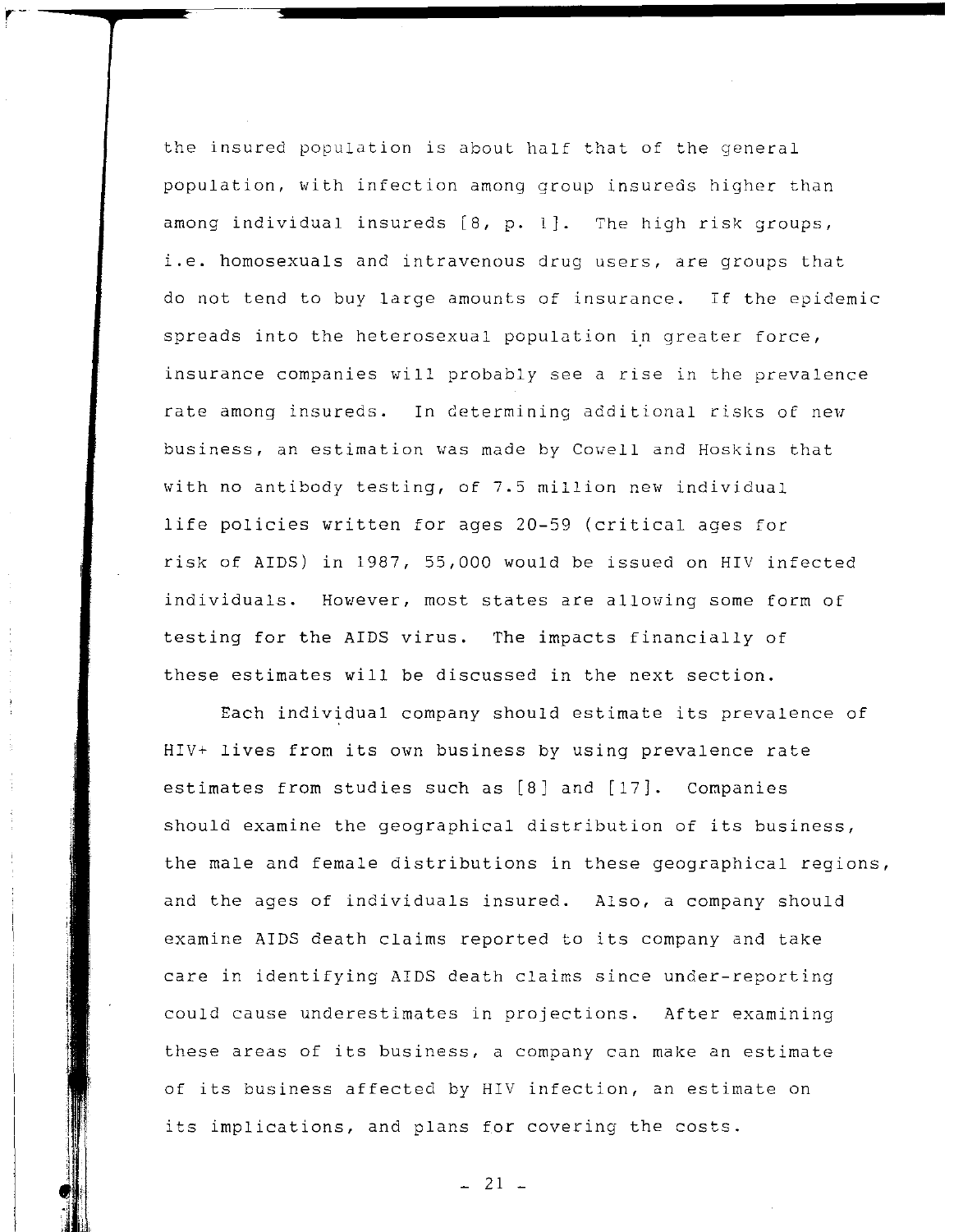# D. Financial Concerns

r

 $\bullet$ 

**'I** 

 $\mathbf{L}$ 

It is shocking enough for someone to be diagnosed with AIDS, but along with the diagnosis comes a devastating strain on a person's finances. Not only will AIDS patients die, but they may spend the rest of their life in poverty. The medical bills including home care, hospitalization, prescriptions, and physician bills amount to \$100,000 a year or usually more. Also, AIDS patients that are too sick to work and friends and family members that leave work to take care of the AIDS patient take a drastic loss in income which presents even more financial strains.

After personal finances are drained, who pays? The financial burdens will hit everyone's life and pocketbook. According to Diane Harris in [13], the effects will be felt disproportionately on public hospitals vs. private facilities, Medicaid vs. commercial insurers, big cities vs. small towns, and state and local governments vs. federal agencies. Last year, it is estimated that \$1.1 billion was spent to care for people with AIDS. The Public Health Service estimates the costs in 1991 to be about \$16 biliion. Unfortunately, these estimates are probably too low.

Currently 90% of all AIDS medical expenses are accounted for by hospital care [IB,p. 153]. Of course, costs vary depending on the infection and/or cancer of the AIDS patient.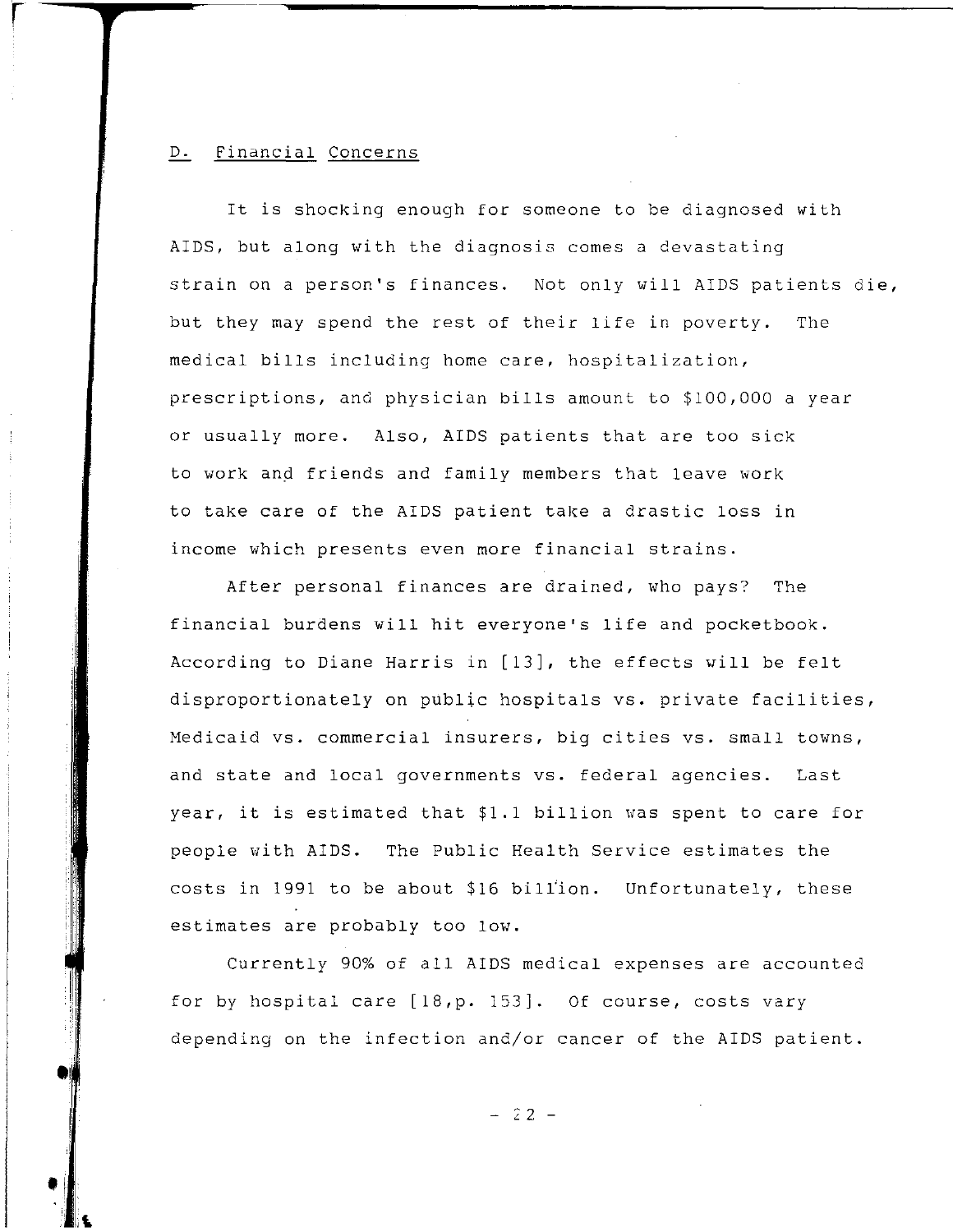Dimentia, a central nervous disorder common in AIDS patients, and pneumocystic carinii pneumonia, a type of pneumonia common to AIDS patients, are manifestations with higher expenses than Kaposi's sarcoma, a type of cancer, and other AIDS infections.

The high cost of hospital care can be avoided slightly by the use of case management. This involves home care by visiting nurses and home health workers or treatment at hospices that are devoted to the care of the dying. According to an insurance company study, case management would cost one-twelfth as much as traditional hospital care and would provide a better quality of life for the AIDS patient [18, **p.** 153}. San Fransisco currently has an effective case management network mostly composed of volunteers serving meals and providing daily living products and care. Insurance companies may consider this area to lower costs.

Another area of high and increasing expense is medication. For example, AZT, a drug that slows the spread of the virus through the body, costs approximately \$10,000 per annual dosage. However, the bill could rise to \$24,000 if the bill includes expensive medical procedures that are often needed, such as blood transfusions to avoid the drug's side effects. The additional prolonged health care costs of a person surviving longer because of a drug also provide economic hardships .

 $- 23 -$ 

 $\bullet$ 

•

Ii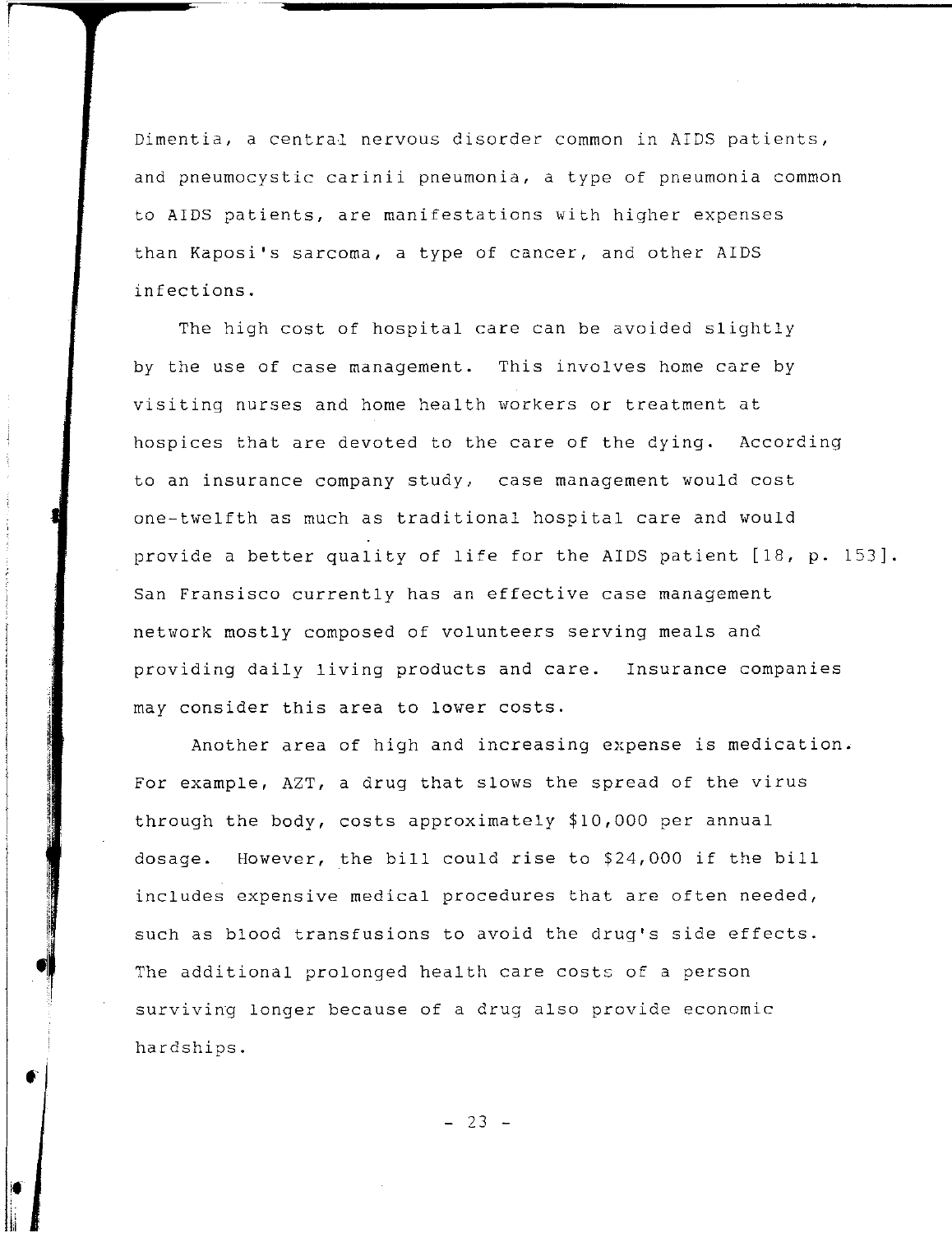AIDS claims in 1986 paid by insurance companies amounted to approximately 1% of total claims paid [13, **p.** 112]. The health, life, and disability claims are rising slowly but steadily. The average AIDS individual life claim in 1986 was estimated by Cowell and Hoskins to be \$29,118 with the average rising to \$31,903 in 1987 [8, part 1, **p.** 30]. Not only are the estimated average costs rising, but as was stated before, the estimate of HIV+ lives is rising, and therefore the estimate of AIDS deaths is rising. Insurers believe that what is to come does not rest in their favor.

r

،<br>|<br>|

**.1** 

Cowell and Hoskins estimate that of \$2,115 billion of total individual insurance on males aged 20-59 in force on 1/1/1987, \$20.6 billion was on HIV+ lives, and of \$1,450 billion of group insurance on the same population, \$13.0 billion was on HIV+ lives. Through the end of the century for the males aged 20-59, individual life is expected to have \$30 billion of AIDS related claims and group insurance on the same population is expected to have over \$20 billion of additional AIDS related claims. By the mid-1990's AIDS related deaths *from* existing business could reach 10% of the life insurance's total claims.

After estimating its prevalence of HIV+ lives, a company can find sources of funds for these unanticipated claims. One

 $-24 -$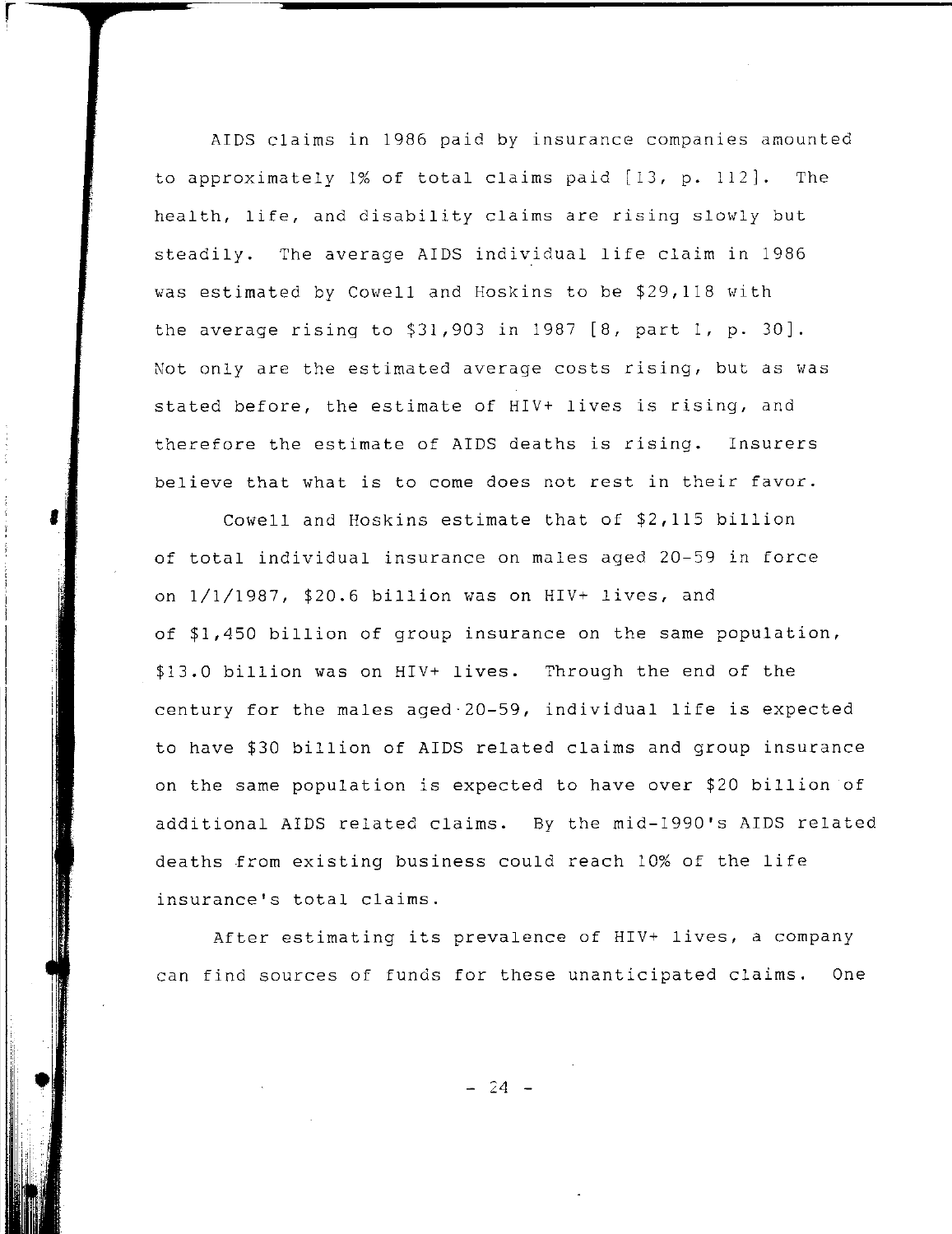such source could be a raise in premium rates. Health insurance premiums are expected to rise by 2% or more because of AIDS in 1990 and by 4% or more in 1992 in areas that permit testing [13, p. 116). In places that do not allow testing, health premium rates could climb as much as 32% a year [13, p. 116). **Life insurance predictions for testing**  areas show premium raises of only 1% **or** In non-testing areas. the life insurance premium could rise from 10% to 25% [13 p. 116J.

A company could use its management of dividends and other nonguaranteed elements to absorb some of the unexpected AIDS claim experience. These are areas insurance companies can generally change to accomodate expected experience, "It is essential that companies understand the present distribution by age of AIDS deaths, and that they demonstrate that anticipated changes in the levels of dividends or other nonguaranteed elements can actually be implemented without further disruptions to the company." [9 p. 10).

Other companies may decide to fund AIDS claims by strengthening the reserve or by using existing surplus. Actuarial backing would be needed here to properly account for this type of funding.

The financial impact of AIDS unfortunately will hit many industries and every individual. Hospital costs are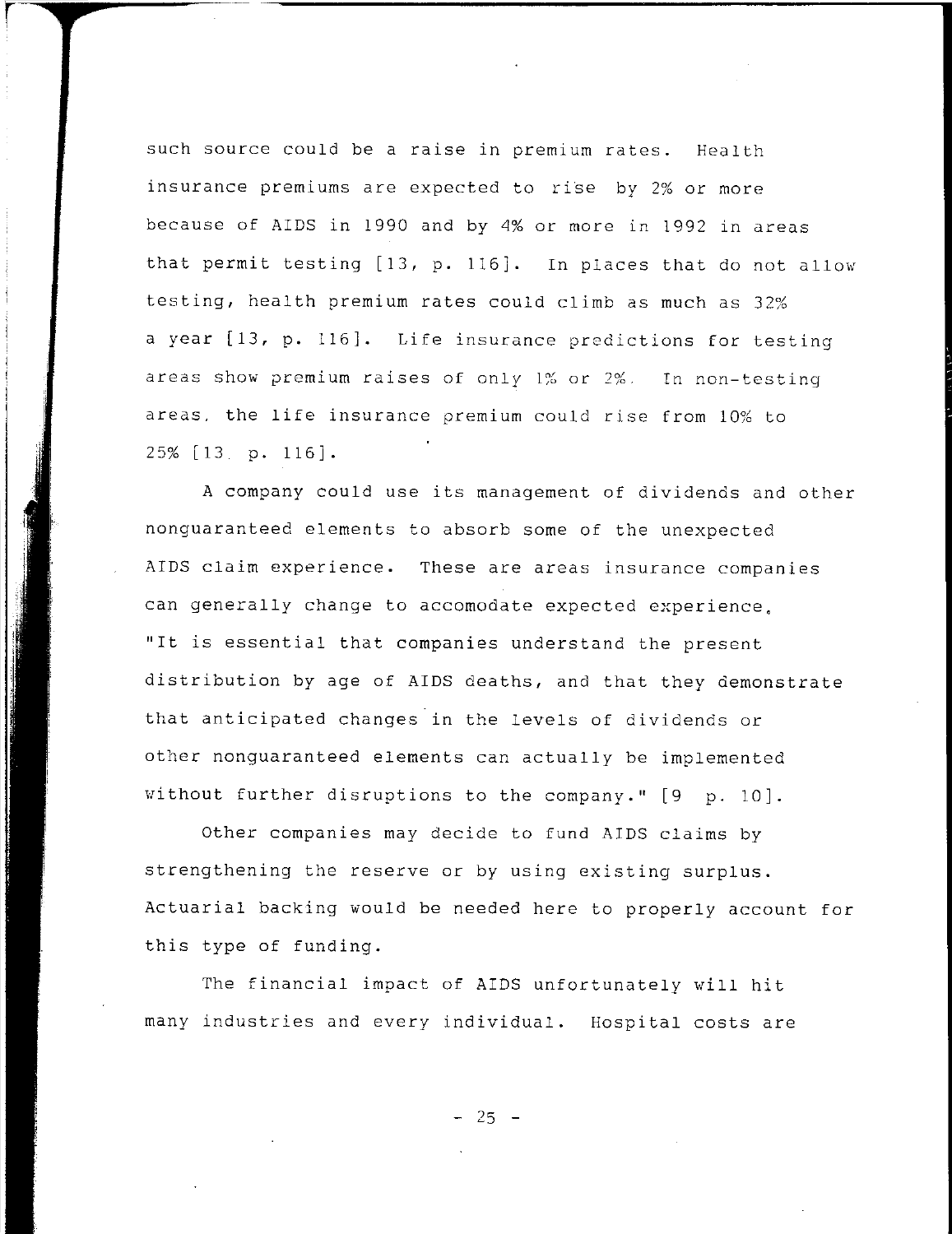expected to rise because of the AIDS epidemic, and poorer quality care may result. Premiums in insurance will probably show increases, and employee benefit packages will probably have to adjust. Also, the federal and state governments are spending for care, treatment, and research in enormous amounts. AIDS is a traumatic disease not only in lives but also financially.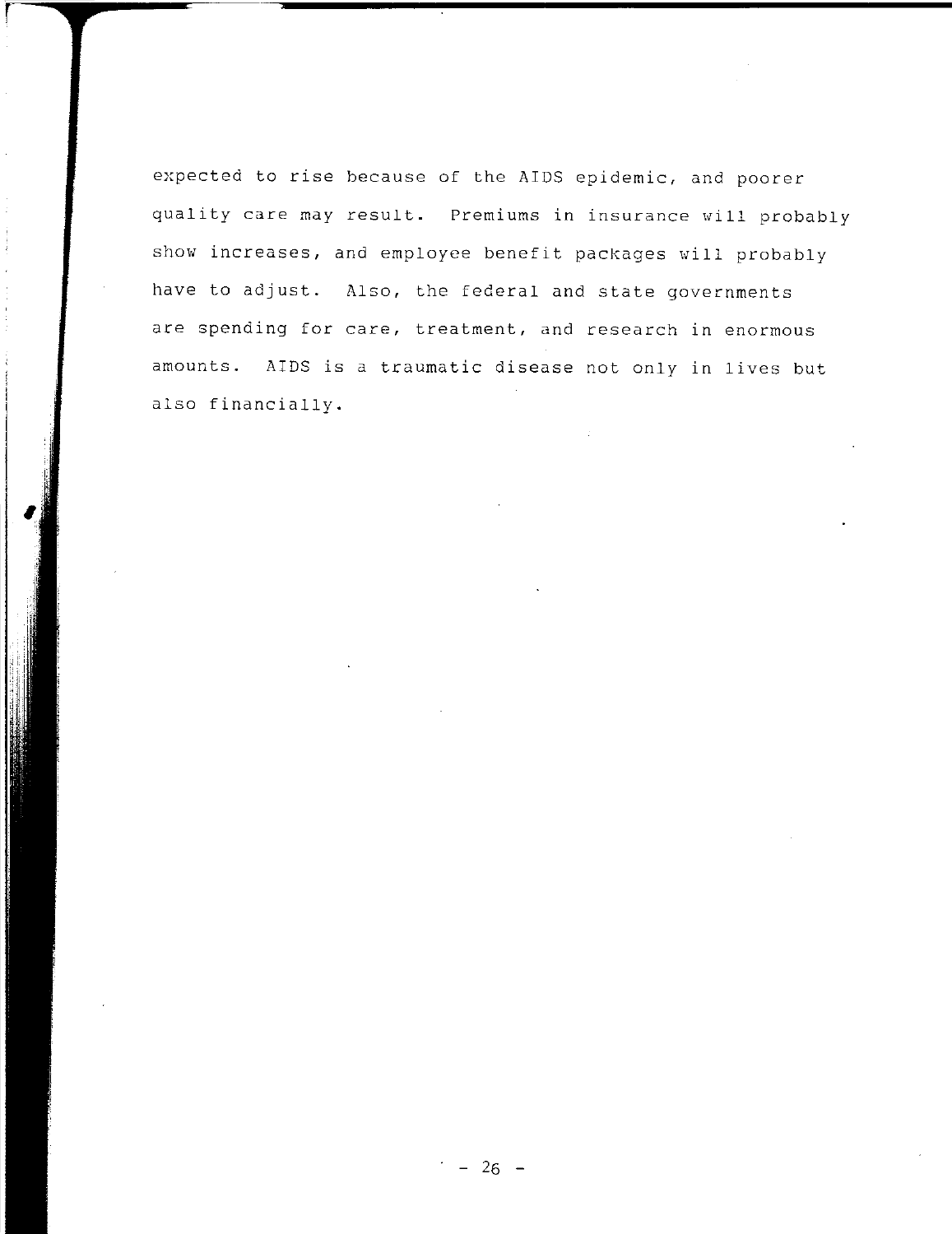### Section 4

# Conclusion

AIDS has affected the public and insurance industry in very many ways. It is obvious from the projections that the effects could be devastating for an insurance company. If its business is concentrated in the age group between 20- 59 and in high-risk geographical areas, the costs could be tremendous. It is necessary to make provisions for these costs. Almost every insurance company will be affected by AIDS claims.

Since AIDS has affected the public in a non-uniform manner, each insurance company should examine its own business to determine appropriate actions. For some companies the costs of testing may not be worth the expected claims experience. However, with the expected high costs of health care and mortality rates, it is expected that most insurance companies will choose to test for the anttbody of the AIDS virus.

The AIDS epidemic is still a very current issue. There are several more publications expected in the near future, including Panjer's paper mentioned in the introduction. I am anxious to further my research by studying these publications.

One area I plan to study further is the financial impacts of the AIDS epidemic on life insurance companies. The effects will be updated consistently, and I plan to keep up with this information when it comes available. It will be interesting to see the experiences insurance companies actually do have and to learn of the reactions of these insurance companies.

 $- 27 -$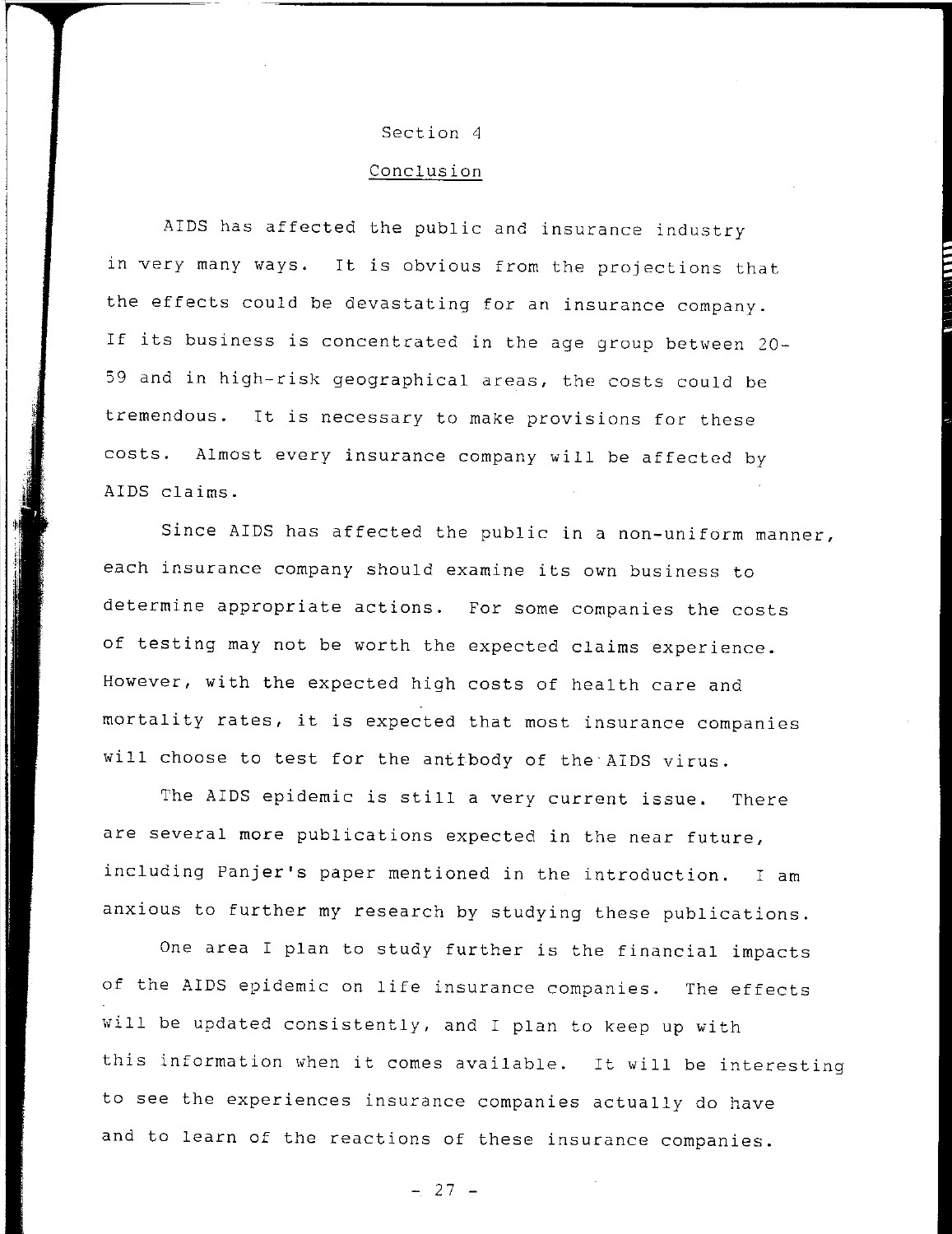I would encourage every person to become educated on AIDS. It definitely is a concern of our times and one which probably will affect each and every one of us. As I said in the introduction, I believe it will be hard to underestimate the effects AIDS will have on our society. Fortunately, many groups and industries are aware of this and are taking appropriate actions.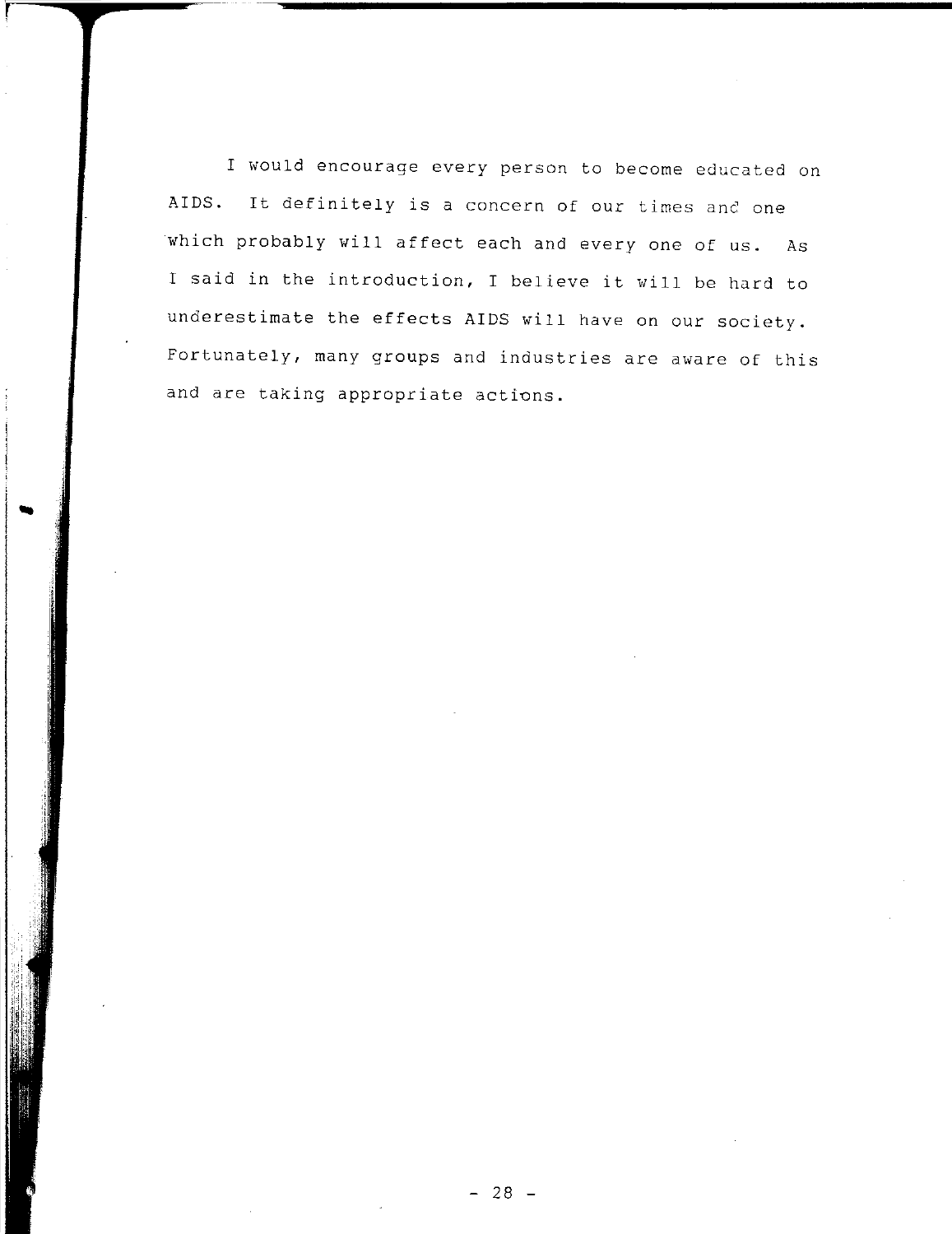#### Section 4

## References

- [1] Anderson, Roy; May, Robert, "Plotting the Spread of AIDS," New Scientist, March 26, 1987, Vol.113, pp. 54-59.
- [2] Berner, William, M.D.; Brundage, John F., M.D.; Burke, Donald S., M.D.; Gardner, Lytt I., M.D.; Gunzenhauser,<br>Jeffrey D., M.D.; Herbold, John R., D.V.M.; Redfield, Jeffrey D., M.D.; Herbold, John R., D.V.M.; Robert R., M.D., Voskovitch, James, M.D., "Human Immunodeficiency Virus Infections Among Civilian Applicants for United States Military Service," The New England Journal of Medicine, July 1987, Vol.  $3\overline{17}$ , No.  $3$ , pp. 131-136.
- [3] Black, David, The Plaque Years, Simon and Schuster, New York, New York, 1986.
- [4] Chambers, Donald C., M.D., Thorns In Our Side (Some Problems In Underwriting For AIDS), paper presented at CLIMOA meeting, May 6, 1987, Toronto.
- [5] Chase, Marilyn, "How Insurers Succeed in Limiting Their Losses Related to the Disease," Wall Street Journal, May 18, 1987, p. 12.
- $[6]$ Chase, Marilyn, "In Lives and Dollars, The Epidemic's Toll Is Growing Inexorably," Wall Street Journal, May 18, 1987, p. 1.
- [ 7] Chase, Marilyn, "Spread of AIDS Infection in U. S. May Be Slowing, Studies Indicate," Wall Street Journal, May 18, 1987, p. 12.
- [8] Cowell, Michael J., FSA; Hoskins, Walter H.,ASA, "AIDS, HIV Mortality and Life Insurance, " A Joint Special Report from the Individual Life Insurance and Annuity Product Development Section, the Life Insurance Company Financial Reporting Section, and the Reinsurance Section, Society of Actuaries, August, 1987.
- [9] Dahlman, Gary E. chairperson; Becker, David N.; Cannon, Kent H.; Doll, Douglas; Hezzelwood, William L.; Koenig, William C.; Lauer, J. Alan; Maier, Donald B.; Palmer, John, J.; Richer, Forrest A.; Spano, Anthony T.; Welsh, David J., "AIDS and Life Insurance Company Solvency," American Academy of Actuaries Committee on Life Insurance report, September 22, 1987.

- 29 -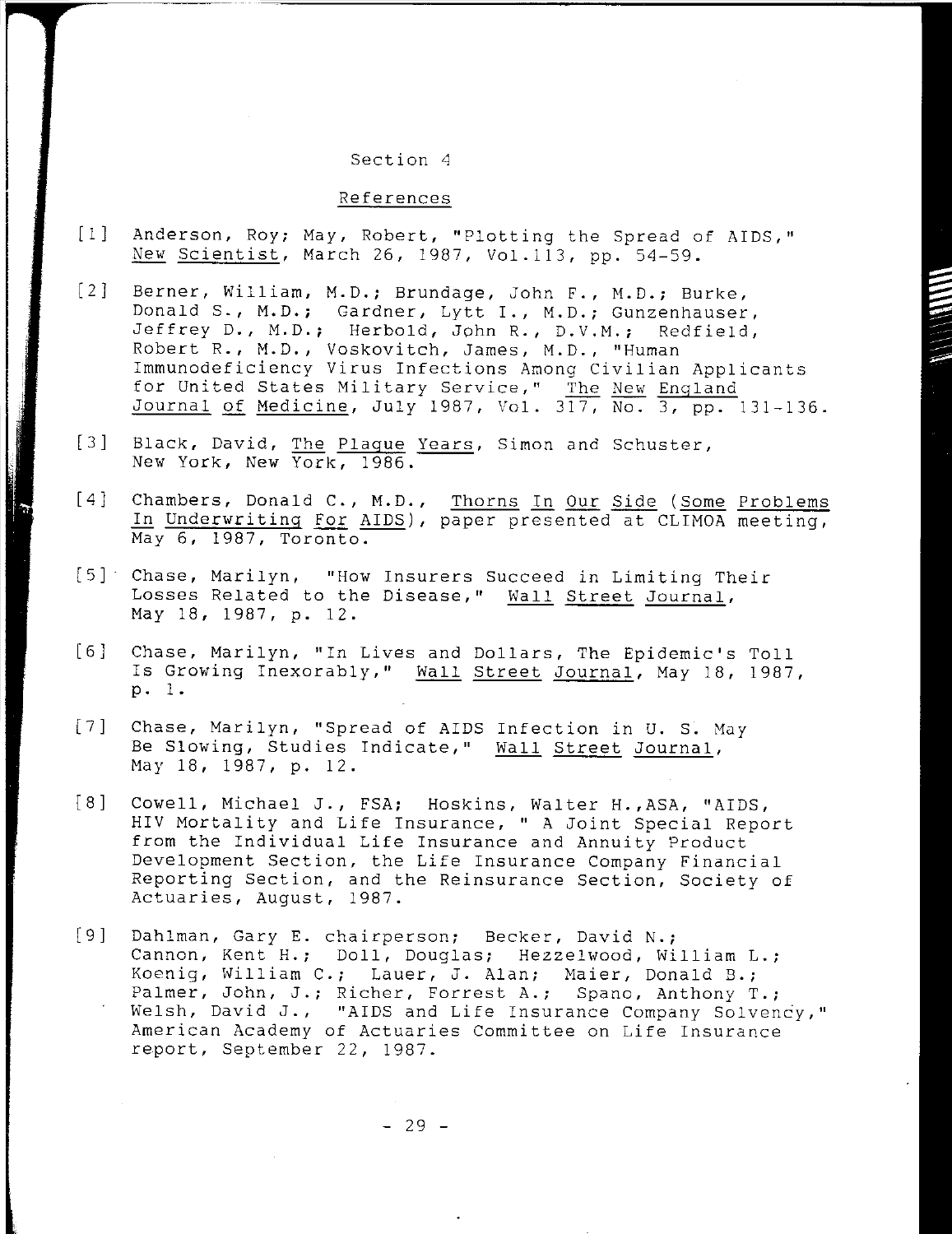[10] Findlay. Steven. "The States Start Wading Into the AIDS-Test Thicket," US News & World Report, October 5, 1987. Vol. 103. p. 14.

r **..,** 

 $\label{eq:R1} \frac{1}{\sqrt{2}}\frac{1}{\sqrt{2}}\frac{1}{\sqrt{2}}\frac{1}{\sqrt{2}}\frac{1}{\sqrt{2}}\frac{1}{\sqrt{2}}\frac{1}{\sqrt{2}}\frac{1}{\sqrt{2}}\frac{1}{\sqrt{2}}\frac{1}{\sqrt{2}}\frac{1}{\sqrt{2}}\frac{1}{\sqrt{2}}\frac{1}{\sqrt{2}}\frac{1}{\sqrt{2}}\frac{1}{\sqrt{2}}\frac{1}{\sqrt{2}}\frac{1}{\sqrt{2}}\frac{1}{\sqrt{2}}\frac{1}{\sqrt{2}}\frac{1}{\sqrt{2}}\frac{1}{\sqrt{2}}\frac$ 

 $\,$   $\,$ 

- [11] Gong, Victor, M.D.; Rudnick, Norman, AIDS: Facts and Issues. Rutgers University Press. New Brunswick and London. 1986.
- $\begin{bmatrix} 1 & 2 \end{bmatrix}$ Hancock, Graham; Carim, Enver, AIDS, the Deadly Epidemic, Victor Gollancz LTD, London, 1987.
- [13] Harris. Diane. "We'll All Pay." Money. November.1987. Vol. 16. No. 12, p. 109.
- [14] Holland, David M., "The Impact of AIDS on the Insurance Industry," The Actuary, November, 1987, Vol. 21, No. 9, pp.  $1, 3-4.$
- [15] Kolins, Jerry; Menitove, Jay E., AIDS, American Association of Blood Banks, Arlington, VA, 1986.
- [16] Levine, Art, "The Uneven Odds," US News & World Report, August 17, 1987, Vol. 103, No.7, pp. 31-33.
- [17] Mast, Jess L., "HIV Infection: Its Impact On Mortality and Underwriting," Lincoln National Reinsurance Reporter, July. 1987, Issue No. 113.
- [18] Rock, Andrea, "What We Must Do," Money, November, 1987, Vol. 16, No. 12, p. 153.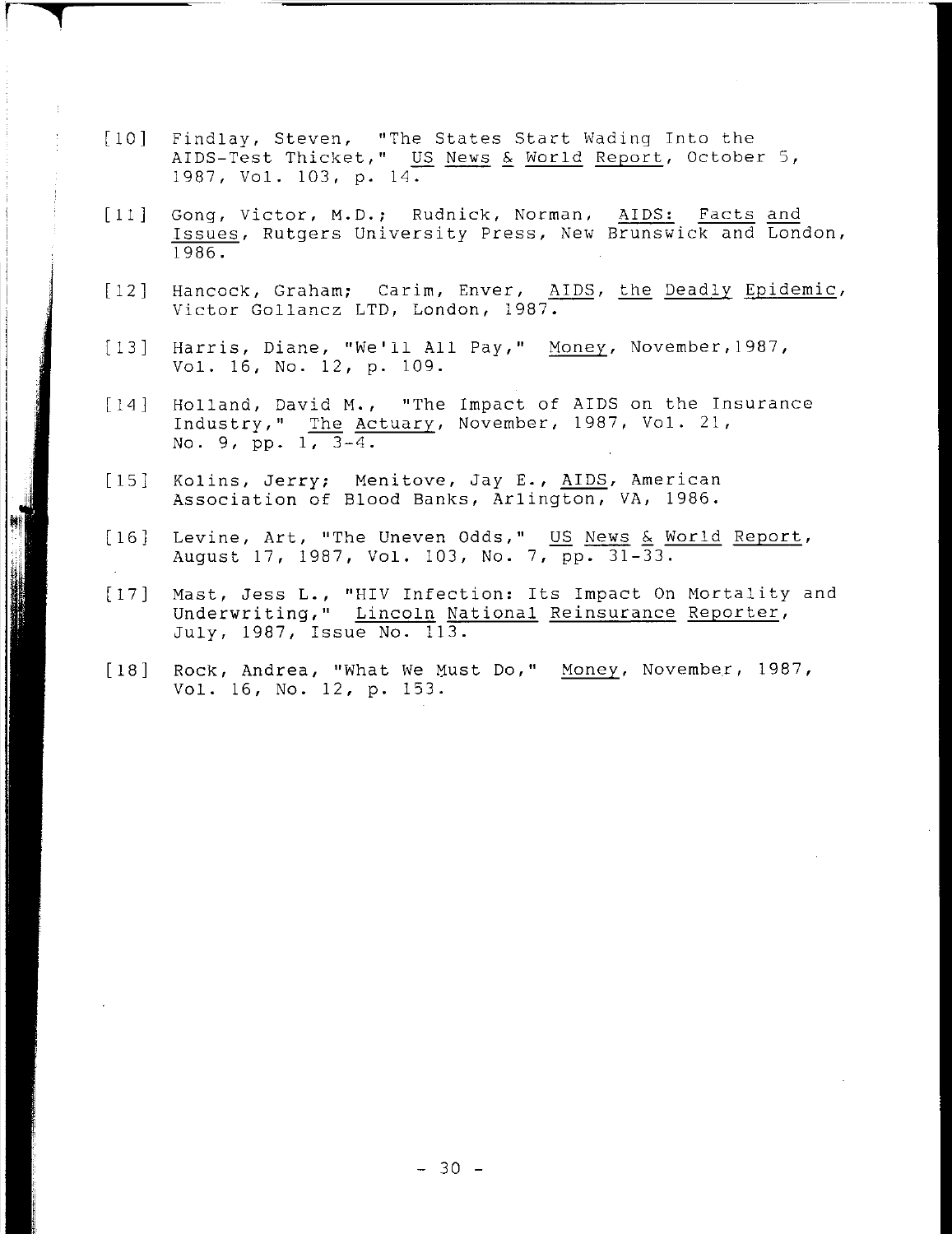

Charts and Tables

Chart 1 \*

# Cumulative AIDS Mortality



Notes:

o CDC Data are CDC AIDS Case Fatality Rates as of March 30. 1987.

Model Data are Cumulative AIDS Mortality based on Annual AIDS Mortality Rates of 45%. 45%. 35%, and 25% thereafter.

<sup>\*</sup> This chart and notes are duplications from Chart 1 in part two of [8].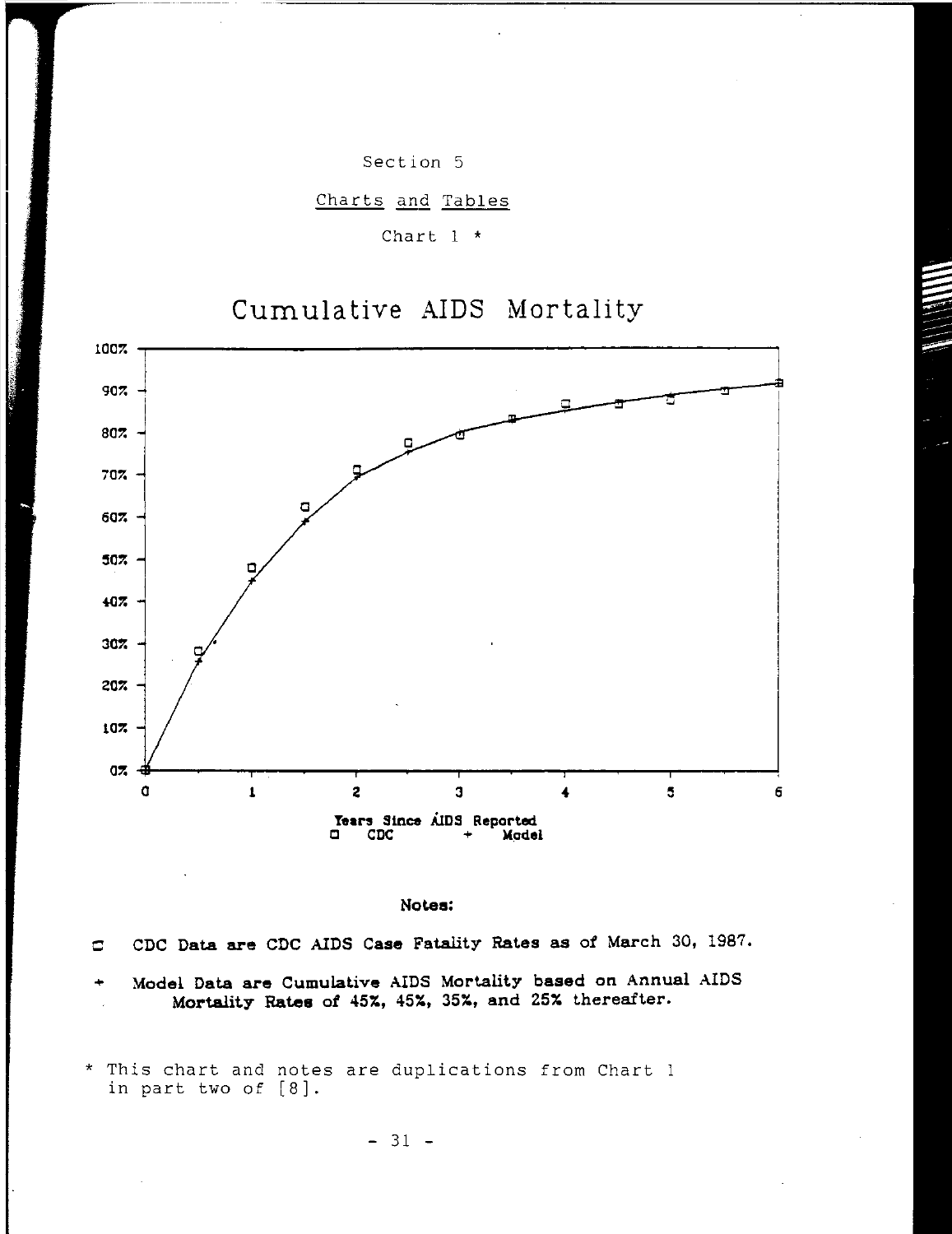

# Scenario Descriptions:

| u "FM-High"   | HIV Mortality 20% faster than Model HIV Mortality |
|---------------|---------------------------------------------------|
|               | plus 100% Standard Mortality.                     |
| + "FM-Mid"    | Model HIV Mortality                               |
|               | plus 100% Standard Mortality.                     |
| $O$ "FM-Low"  | One Half of Model HIV Mortality                   |
|               | plus 100% Standard Mortality.                     |
| $\sim$ "500%" | "Marginally Insurable Substandard Mortality"      |
|               | (500% Standard Mortality).                        |
| $x$ "100%"    | "Standard Mortality"                              |
|               | (1980 CSO Basic Male Non Smoker Age 35).          |
|               |                                                   |

\* This chart is a duplication of Chart 4 in part two of [8]. " .

t version version version version version version version version version version version versionline versionline versionline versionline versionline versionline versionline versionline versionline versionline versionline

•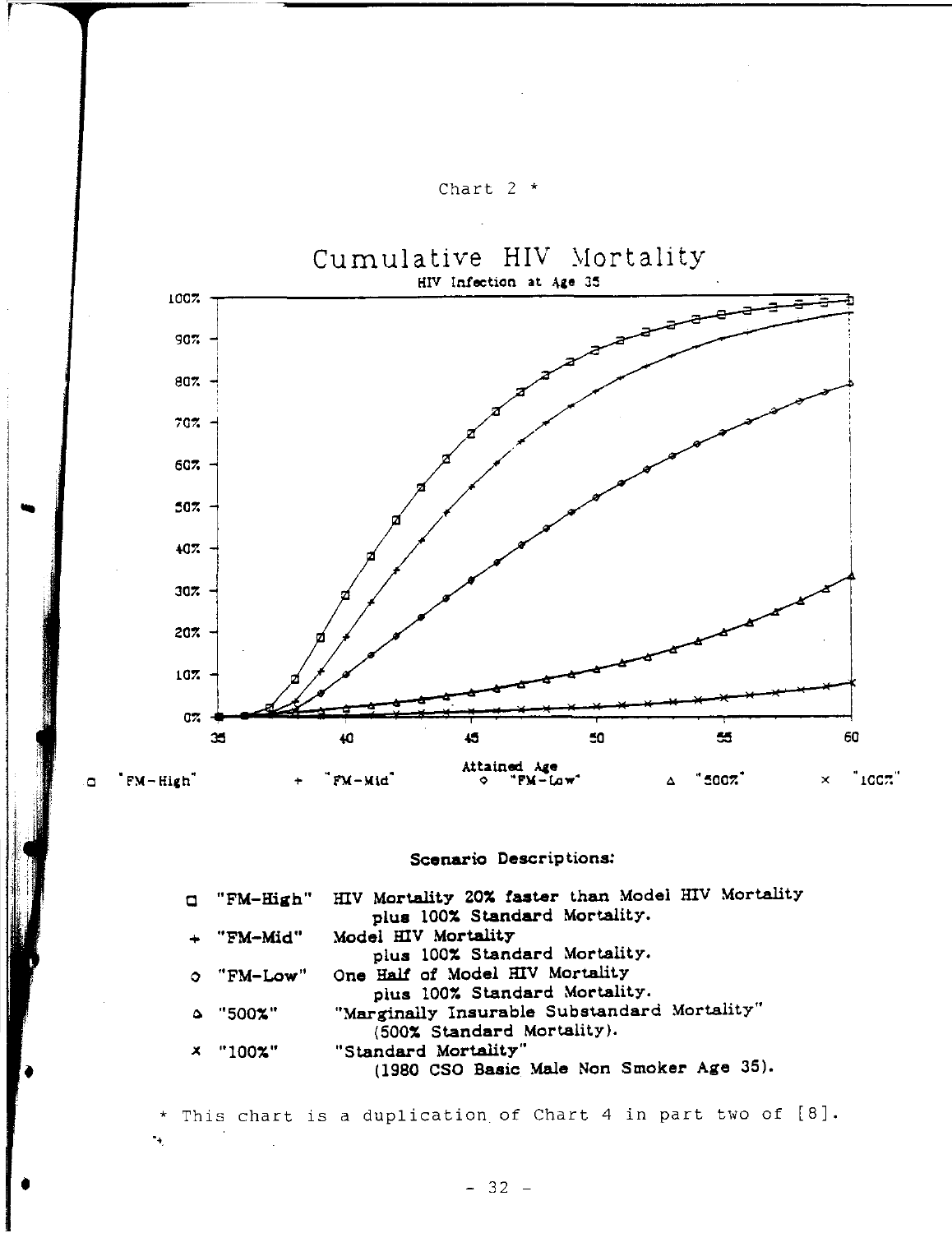# **TABLE 1\***

Modeled AIDS Mortality Rates Using Data from:

AIDS Weekly Surveillance Report United States AIDS Program Center for Infectious Diseases Centers for Disease Control

March 30, 1987

| Date of<br>AIDS Diagnosis<br>(by Half-Years)    | Assumed<br>Average<br>Years Since<br>AIDS<br>Diagnosis | Actual<br>Cumulative<br>AIDS<br>Mortality | Modeled<br>Annual<br>AIDS<br>Mortality<br>Rate | Modeled<br>Cumulative<br>AIDS<br>Mortality |
|-------------------------------------------------|--------------------------------------------------------|-------------------------------------------|------------------------------------------------|--------------------------------------------|
| $July - Dec.$<br>1986<br>$1986$ Jan. -<br>June  | 0.5<br>1                                               | 28%<br>48%                                | 45%<br>45%                                     | 26%<br>45%                                 |
| 1985<br>$July - Dec.$<br>1985<br>Jan.<br>June   | 1.5<br>$\overline{2}$                                  | 63%<br>71%                                | 45%<br>45%                                     | 59%<br>70%                                 |
| $July - Dec.$<br>1984<br>Jan.<br>1984<br>- June | 2.5<br>3                                               | 78%<br>80%                                | 35%<br>35%                                     | 76%<br>80%                                 |
| 1983 July - Dec.<br>1983<br>Jan. $-$ June       | 3.5<br>4                                               | 83%<br>87%                                | 25%<br>25%                                     | 83%<br>85%                                 |
| 1982<br>$July - Dec.$<br>1982<br>$Jan. - June$  | 4.5<br>5                                               | 87%<br>88%                                | 25%<br>25%                                     | 87%<br>89%                                 |
| 1981 July - Dec.<br>1981 Jan. - June            | 5.5<br>6                                               | 90%<br>92%                                | 25%<br>25%                                     | 90%<br>92%                                 |

\*This table is taken directly from Table 4 in part 2 of [8].

 $- 33 -$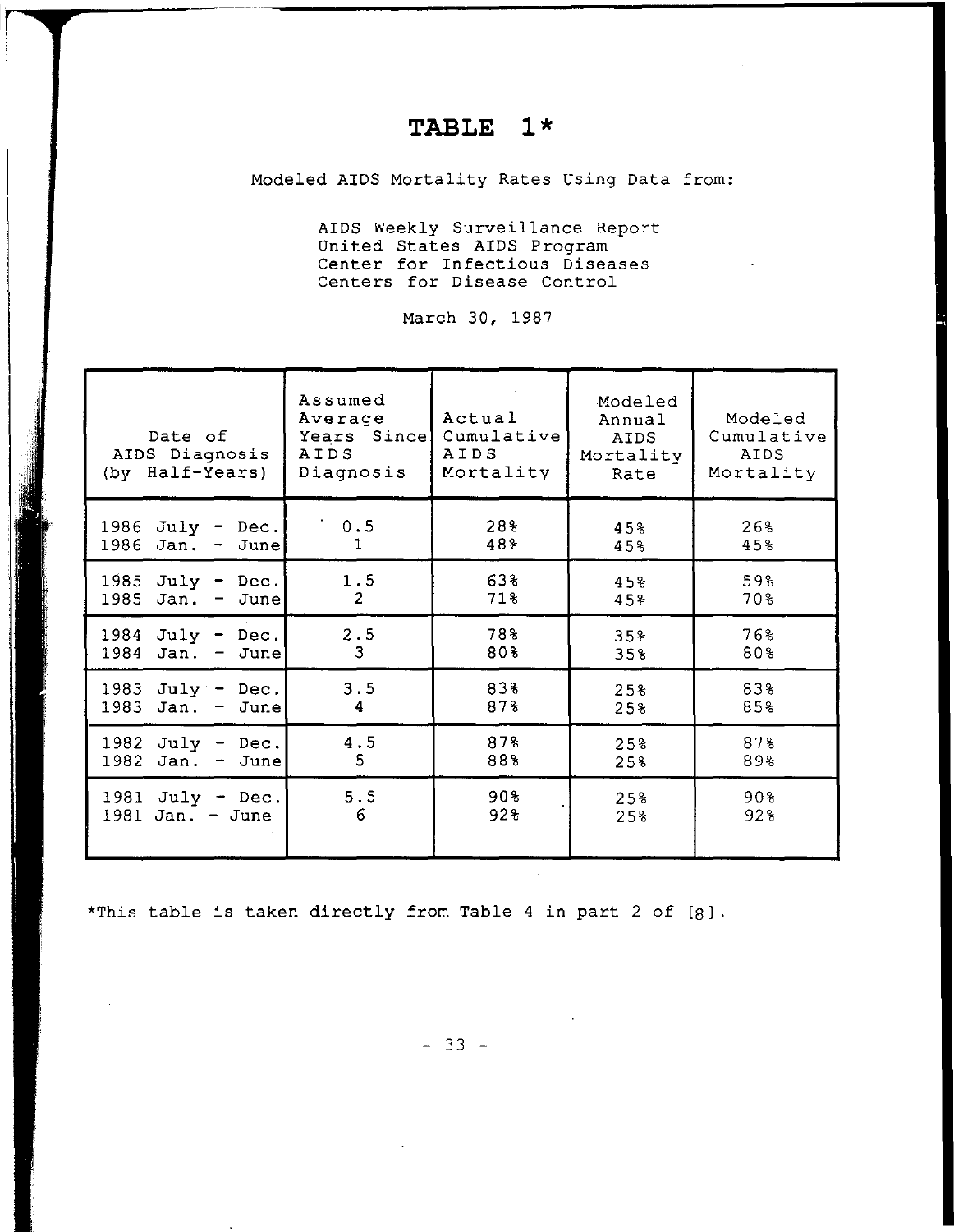| Period                         | Stage       | Stage           | Stage              | Stage           | Stage      |
|--------------------------------|-------------|-----------------|--------------------|-----------------|------------|
|                                | la.         | 1 <sub>b</sub>  | 2a                 | 2 b             | 3          |
|                                | $(At-Risk)$ | $(HIV+)$        | (LAS)              | (ARC)           | (AIDS)     |
| First Six Months               | N/A         | 10 <sub>3</sub> | 15%                | [58]            | [26%]      |
| Second Six Months              | N/A         | 50%             | 30 <sub>8</sub>    | [58]            | $126$ $31$ |
| First Year                     | N/A         | :55%]           | $40$ $\frac{1}{6}$ | 10%             | 45%        |
| Second Year                    | N/A         | 45%             | 35%                | 45%             | 45%        |
| Third Year                     | N/A         | 20%             | 35%                | 15 <sub>3</sub> | 35%        |
| Fourth and<br>Subsequent Years | N/A         | 20%             | 20%                | 20 <sub>3</sub> | 25%        |

# **TABLE 2\***

~ ~

Periodic Progression Rates Used in the Model

- ------ ~~~--~-

# Notes:

Stage 1a progression rates (HIV Infection Rates) are not used in the Model.

Stage 1b, 21, and 2b progression rates are derived from Frankfurt Study data. These rates are 'graduated for the first three years and projected for the fourth and subsequent years.

Stage 3 progression rates (AIDS Mortality Rates) are derived from CDC data. These rates are graduated for the first six years and projected for the seventh and subsequent years.

[ 1 indicate effective rates calculated from either First and Second Six Month rates, or from First Year rates.

This table and notes are taken directly from Table 5 in part 2 of [8].